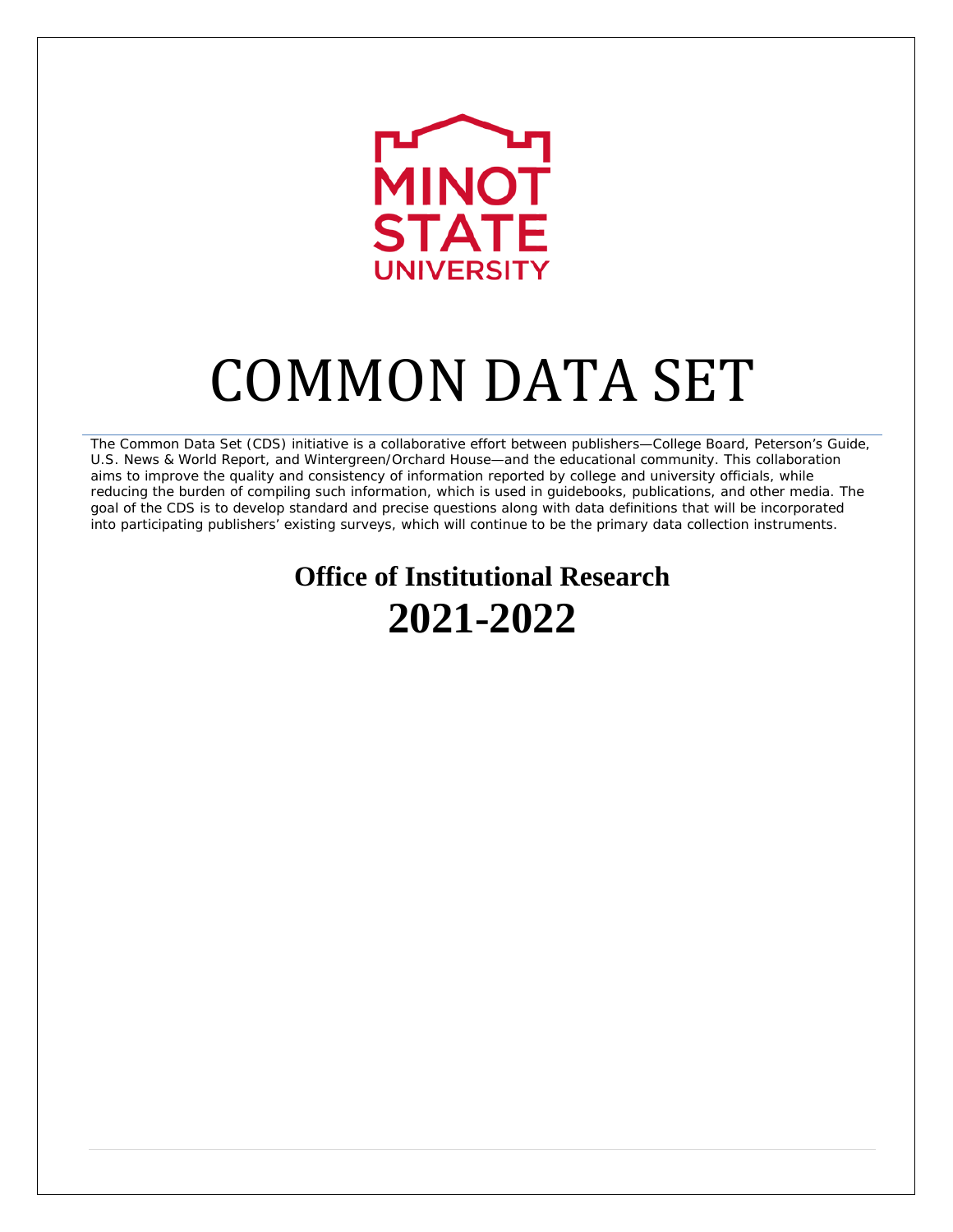# **MSU MISSION/INFORMATION (SECTION A) MSU ENROLLMENT & PERSISTENCE (SECTION B)**

| INSTITUTIONAL ENROLLMENT: MEN AND WOMEN                 | B1             |
|---------------------------------------------------------|----------------|
| ENROLLMENT BY RACIAL/ETHNIC CATEGORY                    | B <sub>2</sub> |
| PERSISTENCE: NUMBER OF DEGREES AWARDED                  | B <sub>3</sub> |
| <b>GRADUATION RATES</b>                                 | <b>B4-B11</b>  |
| <b>RETENTION RATES</b>                                  | <b>B12</b>     |
| FIRST-TIME, FIRST YEAR (FRESHMAN) ADMISSION (SECTION C) |                |
| FRESHMAN APPLICATIONS                                   | C1             |
| <b>ADMISSION REQUIREMENTS</b>                           | C <sub>3</sub> |
| SAT/ACT POLICIES                                        | C8             |
| FRESHMAN PROFILE: SAT/ACT SCORES                        | C9             |
| FRESHMAN: HIGH SCHOOL GPA                               | C11            |
| FRESHMAN ADMISSIONS POLICIES                            |                |
| <b>TRANSFER STUDENT INFORMATION (SECTION D)</b>         |                |
| TRANSFER STUDENT ADMISSION APPLICATION DATA             | D <sub>1</sub> |
| TRANSFER STUDENT CREDIT POLICIES                        | $D12-D17$      |
| <b>ACADEMIC OFFERINGS &amp; POLICIES (SECTION E)</b>    |                |
| <b>ACADEMIC OFFERINGS AND POLICIES</b>                  | E1             |
| <b>STUDENT LIFE (SECTION F)</b>                         |                |
| <b>STUDENT LIFE</b>                                     | F1             |
| <b>GENERAL EXPENSES (SECTION G)</b>                     |                |
| <b>GENERAL EXPENSES</b>                                 | G1             |
| <b>FINANCIAL AID DATA (SECTION H)</b>                   |                |
| FINANCIAL AID DATA                                      | H1             |
|                                                         |                |
| <b>FACULTY DATA (SECTION I)</b>                         |                |
| INSTRUCTIONAL FACULTY AND CLASS SIZE DATA               | I <sub>1</sub> |
| <b>CLASS SIZE DATA</b>                                  | I <sup>3</sup> |
| <b>DEGREES CONFERRED DATA (SECTION J)</b>               |                |
| DEGREES CONFERRED DATA                                  | J1             |
| <b>COMMON DATA SET DEFINITIONS</b>                      |                |

[COMMON DATA SET DEFINITIONS](#page-25-0)

# **Common Data Set (CDS)**

Institutional Research Modified 12-10-2021 [1]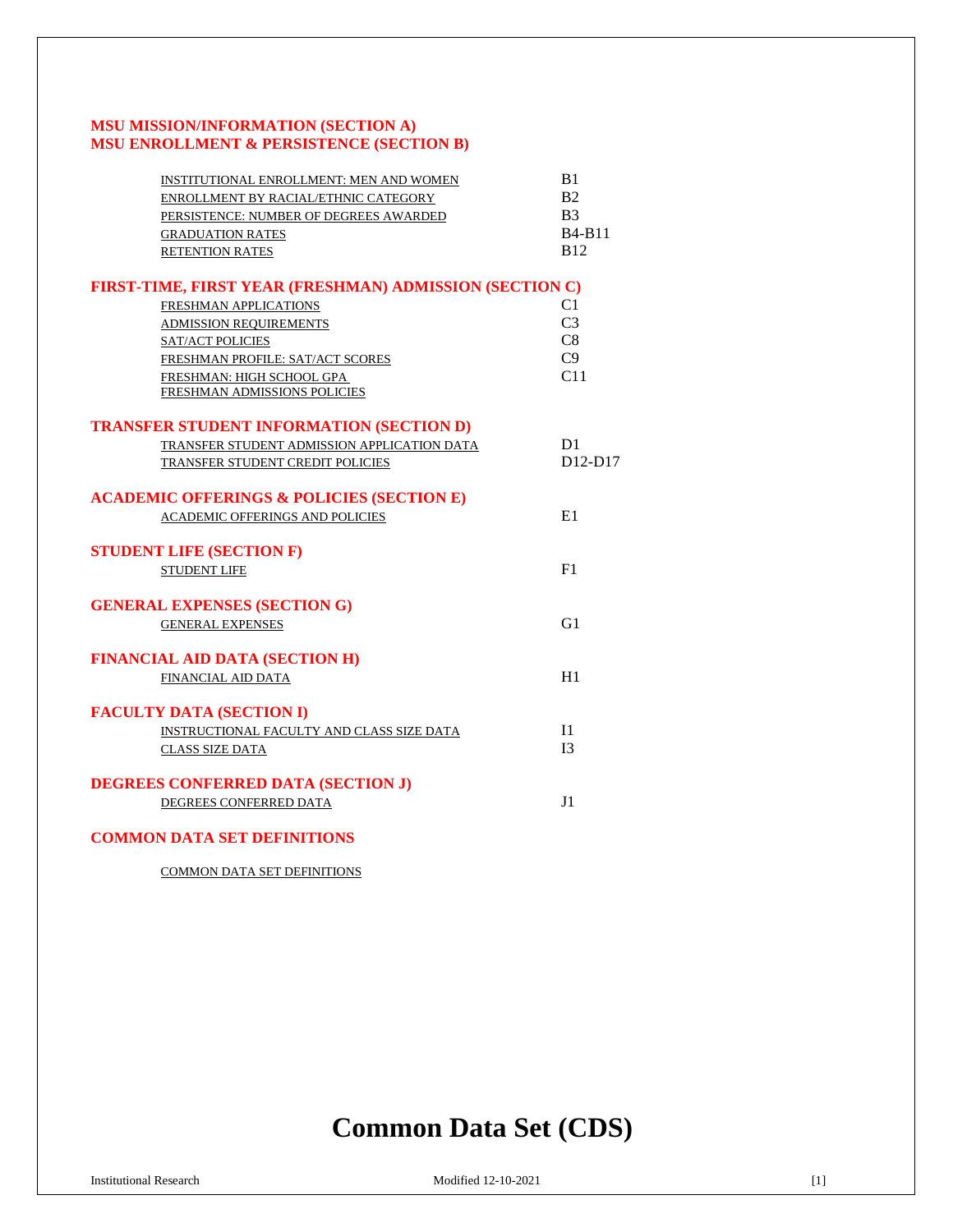# **2021/22**

# **Mission:**

Minot State University is a public university dedicated to excellence in education, scholarship, and community engagement achieved through rigorous academic experiences, active learning environments, commitment to public service, and a vibrant campus life.

# **Vision:**

Minot State University will:

- Deliver high-quality education where, when, and how it is needed to a diverse, multigenerational student population.
- Prepare students and the institution for the evolving social and technological challenges of the world.
- Inspire scholarship and creative activity among students, faculty, and staff.
- Empower graduates with a distinctive combination of professional expertise and broad-based education to support varied careers and productive lives.

 **[Minot State University-](https://www.minotstateu.edu/strategicplan/) Mission Statement**

# **A0. Respondent Information (Not for Publication)**

Cari A. Olson Director Institutional Research Office 500 University Ave. W (701) 858-3323 (701) 858-3825 fax [cari.olson@minotstateu.edu](mailto:cari.olson@minotstateu.edu)

Are your responses to the CDS posted for reference on your institution's Web site?  $\Box$  Yes  $\Box$  No If yes, please provide the URL of the corresponding Web page: **Institutional Research** 

# **A1. Address Information**

Minot State University (MSU) 500 University Ave. W Minot, ND 58707 USA 1-800-777-0750 [http://minotstateu.edu](http://www.minotstateu.edu/) (701) 858-3300 1-800.777-0750 500 University Ave W (701) 839-6933 [Admissions](http://www.minotstateu.edu/enroll/)

# **A2. Source of institutional control** *(check one only)*

**Public** Private (nonprofit) **Proprietary** 

# **A3. Classify your undergraduate institution:**

**Coeducational college**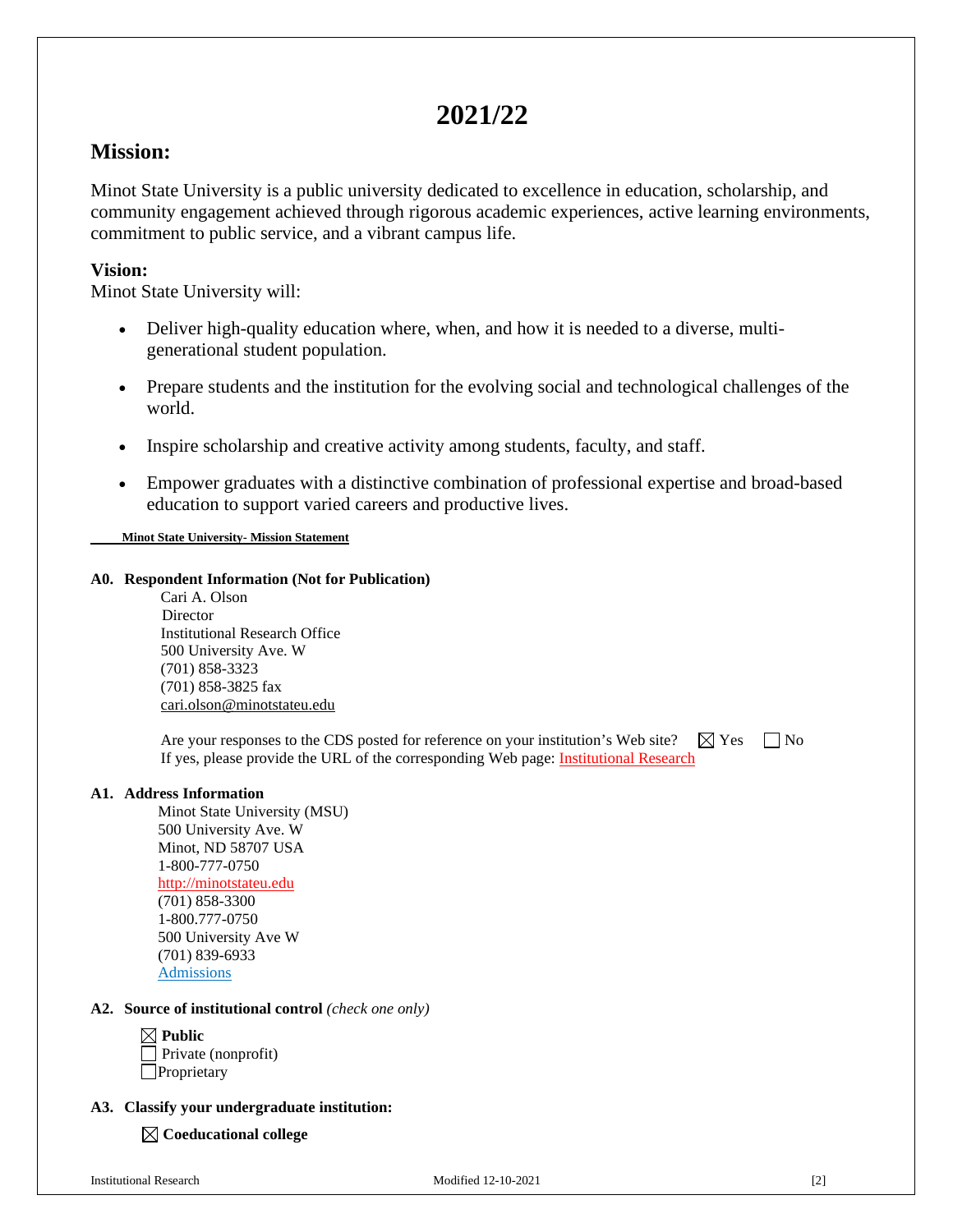Men's college Women's college

# **A4. Academic year calendar**

| $\boxtimes$ Semester     | $\Box$ 4-1-4                          |
|--------------------------|---------------------------------------|
| Ouarter                  | $\Box$ Continuous                     |
| Trimester                | $\Box$ Differs by program (describe): |
| $\Box$ Other (describe): |                                       |

# **A5. Degrees offered by your institution**

| $\boxtimes$ Certificate             | $\boxtimes$ Post bachelor's certificate |
|-------------------------------------|-----------------------------------------|
| $\Box$ Diploma                      | $\boxtimes$ Master's                    |
| $\boxtimes$ Associate (One Program) | $\boxtimes$ Post-master's certificate   |
| $\Box$ Transfer                     | $\Box$ Doctoral                         |
| $\boxtimes$ Terminal                | $\Box$ First professional               |
| $\boxtimes$ Bachelor's              | $\Box$ First professional certificate   |

# **B. ENROLLMENT AND PERSISTENCE**

<span id="page-3-0"></span>**B1. Institutional Enrollment—Men and Women.** Provide numbers of students for each of the following categories as of the institution's official fall reporting date or as of 4<sup>th</sup> Week Official Enrollment Reporting.

|                                                        | <b>FULL-TIME</b> |                  | <b>PART-TIME</b> |              |
|--------------------------------------------------------|------------------|------------------|------------------|--------------|
|                                                        | Men              | Women            | Men              | Women        |
| <b>Undergraduates</b>                                  |                  |                  |                  |              |
| Degree-seeking, first-time<br>freshmen                 | 158              | 194              | 6                | 16           |
| Other first-year, degree-<br>seeking                   | 32               | 35               | 9                | 22           |
| All other degree-seeking                               | 509              | 909              | 105              | 253          |
| Total degree-seeking                                   | 699              | 1138             | 120              | 291          |
| All other undergraduates<br>enrolled in credit courses | $\overline{2}$   | 1                | 116              | 209          |
| Total undergraduates                                   | 701              | 1139             | 236              | 500          |
| <b>Graduate</b>                                        |                  |                  |                  |              |
| Degree-seeking, first-time                             | 23               | 33               | $\overline{7}$   | 21           |
| All other degree-seeking                               | 12               | 53               | 27               | 84           |
| All other graduates enrolled<br>in credit courses      | $\overline{0}$   | $\boldsymbol{0}$ | $\mathbf{0}$     | $\mathbf{0}$ |
| Total graduate                                         | 35               | 86               | 34               | 105          |

# **Source: Registrar's Office- Report NDUH2SRK\_2062711\_COMPLIANCE**

Total all undergraduates: **2,576** Total all graduate and professional students: **260**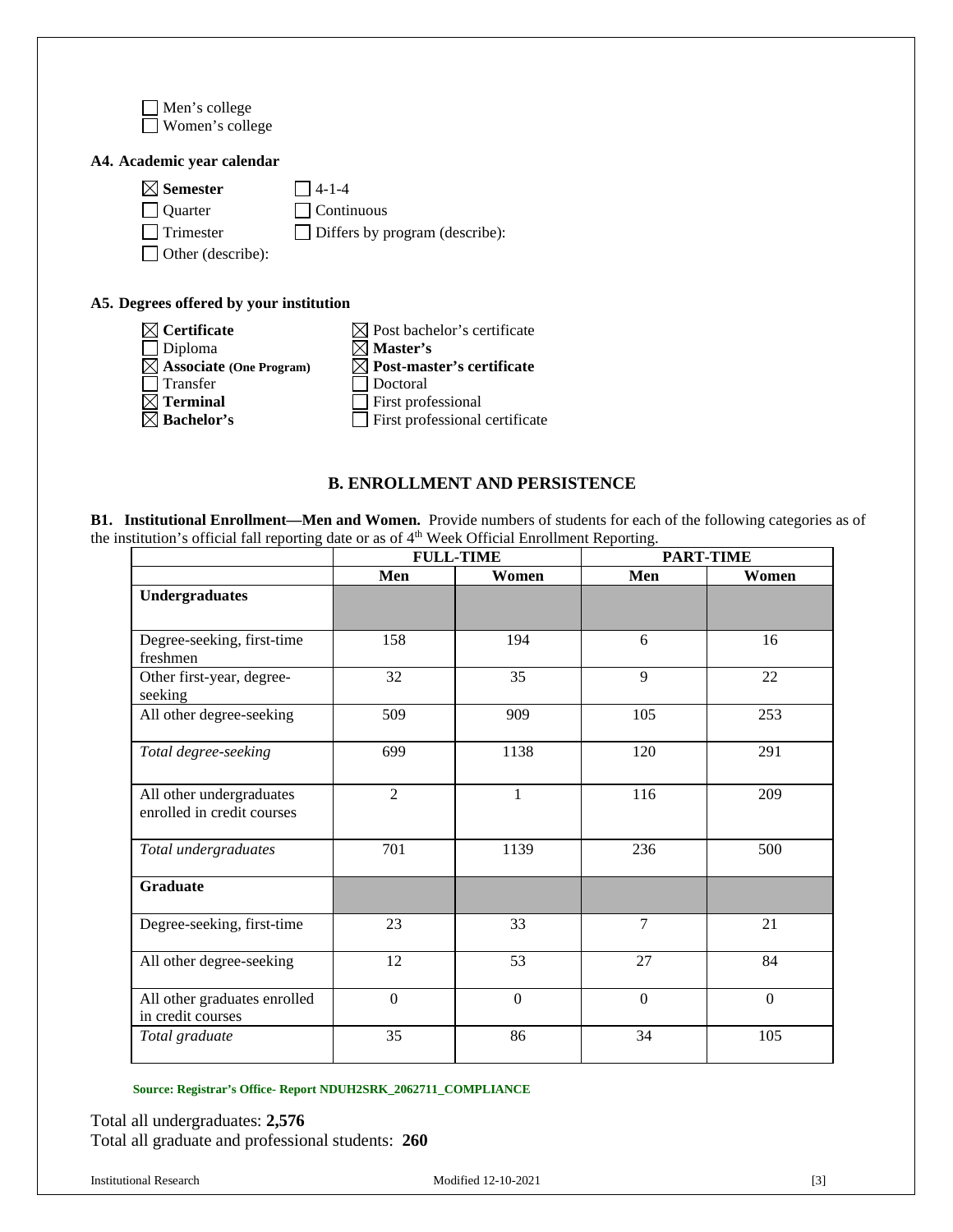# GRAND TOTAL ALL STUDENTS: **2,836**

**B2. Enrollment by Racial/Ethnic Category.** Provide numbers of undergraduate students for each of the following categories as of the institution's official fall reporting date or as of 4th Week Official Enrollment Data. Include international students only in the category "Nonresident aliens." Complete the "Total Undergraduates" column only if you cannot provide data for the first two columns.

|                                                            | Degree-seeking<br><b>First-time First year</b> | Degree-seeking<br><b>Undergraduates</b><br>(include first-time<br>first-year) | <b>Total</b><br><b>Undergraduates</b><br>(both degree- and non-<br>degree-seeking) |
|------------------------------------------------------------|------------------------------------------------|-------------------------------------------------------------------------------|------------------------------------------------------------------------------------|
| Nonresident aliens                                         | 35                                             | 248                                                                           | 251                                                                                |
| Hispanic/Latino                                            | 30                                             | 191                                                                           | 9                                                                                  |
| Black or African American, non-<br>Hispanic                | 14                                             | 76                                                                            | 89                                                                                 |
| White, non-Hispanic                                        | 261                                            | 1512                                                                          | 1773                                                                               |
| American Indian or Alaska Native, non-<br>Hispanic         | 3                                              | 43                                                                            | 46                                                                                 |
| Asian, non-Hispanic                                        | $\overline{4}$                                 | 24                                                                            | 29                                                                                 |
| Native Hawaiian or other Pacific<br>Islander, non-Hispanic |                                                | 9                                                                             | 46                                                                                 |
| Two or more races, non-Hispanic                            | 25                                             | 133                                                                           | 150                                                                                |
| Race and/or ethnicity unknown                              | 1                                              | 12                                                                            | 14                                                                                 |
| Total                                                      | 374                                            | 2248                                                                          | 2576                                                                               |

**Registrar's Office - Report NDU2SRK\_Enrollment Report-CSV file option-sorted by sublevel**

**Data includes FT and PT students**

# <span id="page-4-0"></span>**Persistence**

# **B3. Number of degrees awarded by your institution from July 1, 2020, to June 30, 2021.**

| Certificate/diploma             |                                                                                 |
|---------------------------------|---------------------------------------------------------------------------------|
| Associate degrees               |                                                                                 |
| Bachelor's degrees              | 561                                                                             |
| Post bachelor's certificates    | 21                                                                              |
| Master's degrees                | 113                                                                             |
| Post-master's certificates      |                                                                                 |
| Doctoral degrees                | $\Omega$                                                                        |
| First professional degrees      |                                                                                 |
| First professional certificates | 0                                                                               |
| <b>Total Degrees Conferred</b>  | 699                                                                             |
|                                 | NDU Applications>BHE Programs Offered/Completed or Grads by Major/Minor Summary |

# <span id="page-4-1"></span>**Graduation Rates**

The items in this section correspond to data elements collected by the IPEDS Web-based Data Collection System's Graduation Rate Survey (GRS). For complete instructions and definitions of data elements, see the IPEDS GRS Forms and Instructions for the Survey.

In the following section for bachelor's or equivalent programs, please disaggregate the cohorts (formerly CDS B4-B11) into four groups:

- **Students who received a Federal Pell Grant\***
- **Recipients of a subsidized Stafford Loan who did not receive a Pell Grant**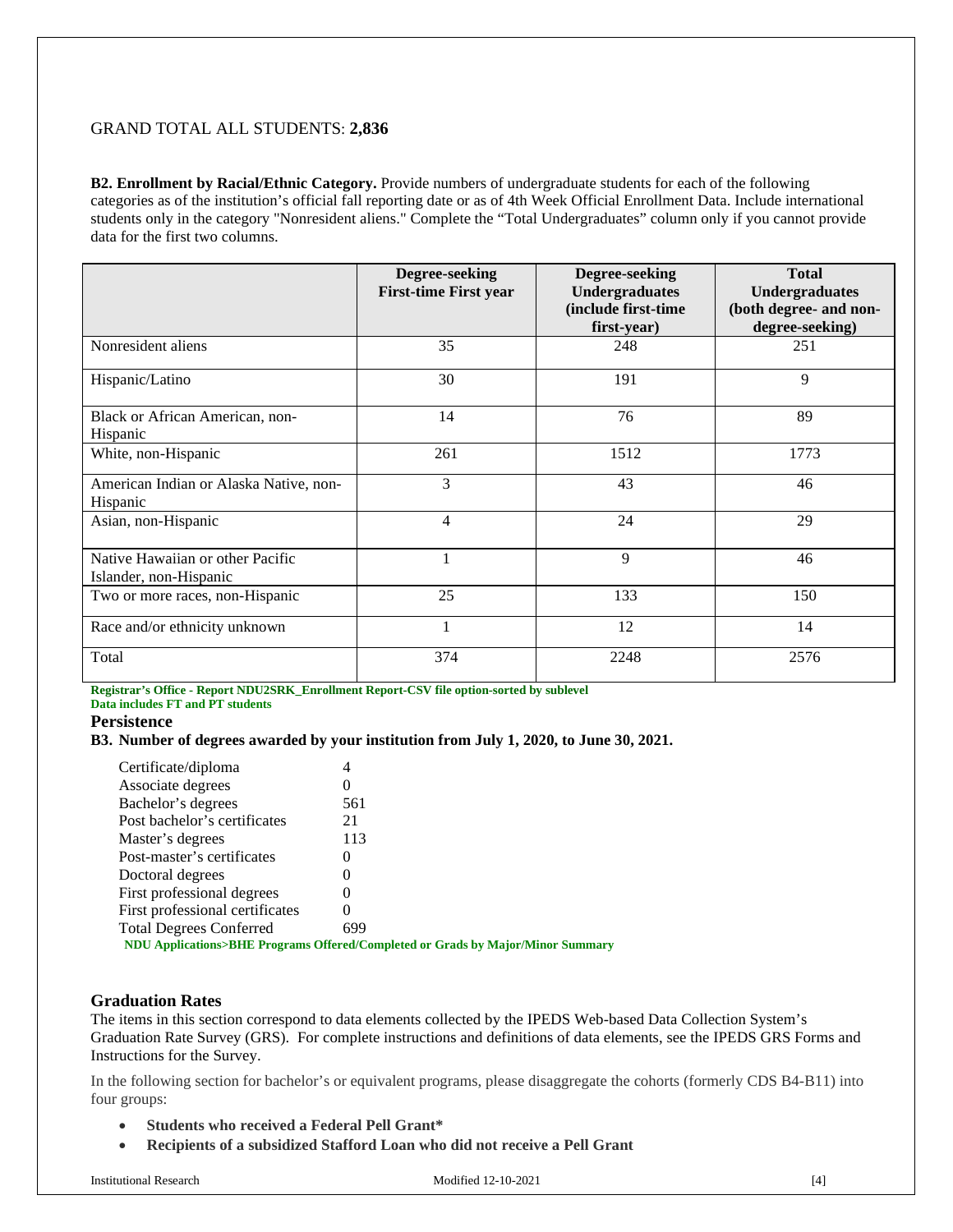- **Students who did not receive either a Pell Grant or a subsidized Stafford Loan**
- **Total (all students, regardless of Pell Grant or subsidized loan status)**

\*Students who received both a Federal Pell Grant and a subsidized Stafford Loan should be reported in the "Recipients of a Federal Pell Grant" column.

For each graduation rate grid below, the numbers in the first three columns for Questions A-G should sum to the cohort total in the fourth column (formerly CDS B4-B11).

#### **For Bachelor's or Equivalent Programs**

# **NDU Applications>IPEDS GRS Reports (NEW)>csv file**

# **Fall 2015 Cohort**

|                                                                                                                                                                                                                                                                              | <b>Recipients of a</b><br><b>Federal Pell</b><br>Grant | <b>Recipients of a</b><br><b>Subsidized</b><br><b>Stafford Loan</b><br>who did not<br>receive a Pell<br>Grant | <b>Students who</b><br>did not receive<br>either a Pell<br><b>Grant</b> or a<br>subsidized<br><b>Stafford Loan</b> | Total (sum of 3)<br>columns to the<br>left) |
|------------------------------------------------------------------------------------------------------------------------------------------------------------------------------------------------------------------------------------------------------------------------------|--------------------------------------------------------|---------------------------------------------------------------------------------------------------------------|--------------------------------------------------------------------------------------------------------------------|---------------------------------------------|
| A - Initial 2015 cohort of first-time, full-<br>time, bachelor's (or equivalent) degree-<br>seeking undergraduate students                                                                                                                                                   | 48                                                     | 26                                                                                                            | 240                                                                                                                | 314<br>(formerly B4)                        |
| B - Of the initial 2015 cohort, how many<br>did not persist and did not graduate for the<br>following reasons: deceased, permanently<br>disabled, armed forces, foreign aid service<br>of the federal government, or official<br>church missions; total allowable exclusions | $\bf{0}$                                               | $\bf{0}$                                                                                                      | $\bf{0}$                                                                                                           | $\bf{0}$<br>(formerly B5)                   |
| $\overline{C}$ - Final 2015 cohort, after adjusting for<br>allowable exclusions                                                                                                                                                                                              | 48                                                     | 26                                                                                                            | 240                                                                                                                | $\frac{1}{314}$<br>(formerly B6)            |
| D - Of the initial 2015 cohort, how many<br>completed the program in four years or<br>less (by Aug. 31, 2019)                                                                                                                                                                | 6                                                      | $\mathbf{3}$                                                                                                  | 75                                                                                                                 | 84<br>(formerly B7)                         |
| E - Of the initial 2015 cohort, how many<br>completed the program in more than four<br>years but in five years or less (after Aug.<br>31, 2019 and by Aug. 31, 2020)                                                                                                         | 8                                                      | 10                                                                                                            | 37                                                                                                                 | $\overline{55}$<br>(formerly B8)            |
| F - Of the initial 2015 cohort, how many<br>completed the program in more than five<br>years but in six years or less (after Aug. 31,<br>2020 and by Aug. 31, 2021)                                                                                                          | $\bf{0}$                                               | $\mathbf{1}$                                                                                                  | 6                                                                                                                  | $\overline{7}$<br>(formerly B9)             |
| G - Total graduating within six years (sum<br>of lines $D, E, and F$                                                                                                                                                                                                         | 14                                                     | 14                                                                                                            | 118                                                                                                                | 146<br>(formerly B10)                       |
| H - Six-year graduation rate for 2015<br>cohort (G divided by C)                                                                                                                                                                                                             | 29%                                                    | 54%                                                                                                           | 49%                                                                                                                | 47%<br>(formerly B11)                       |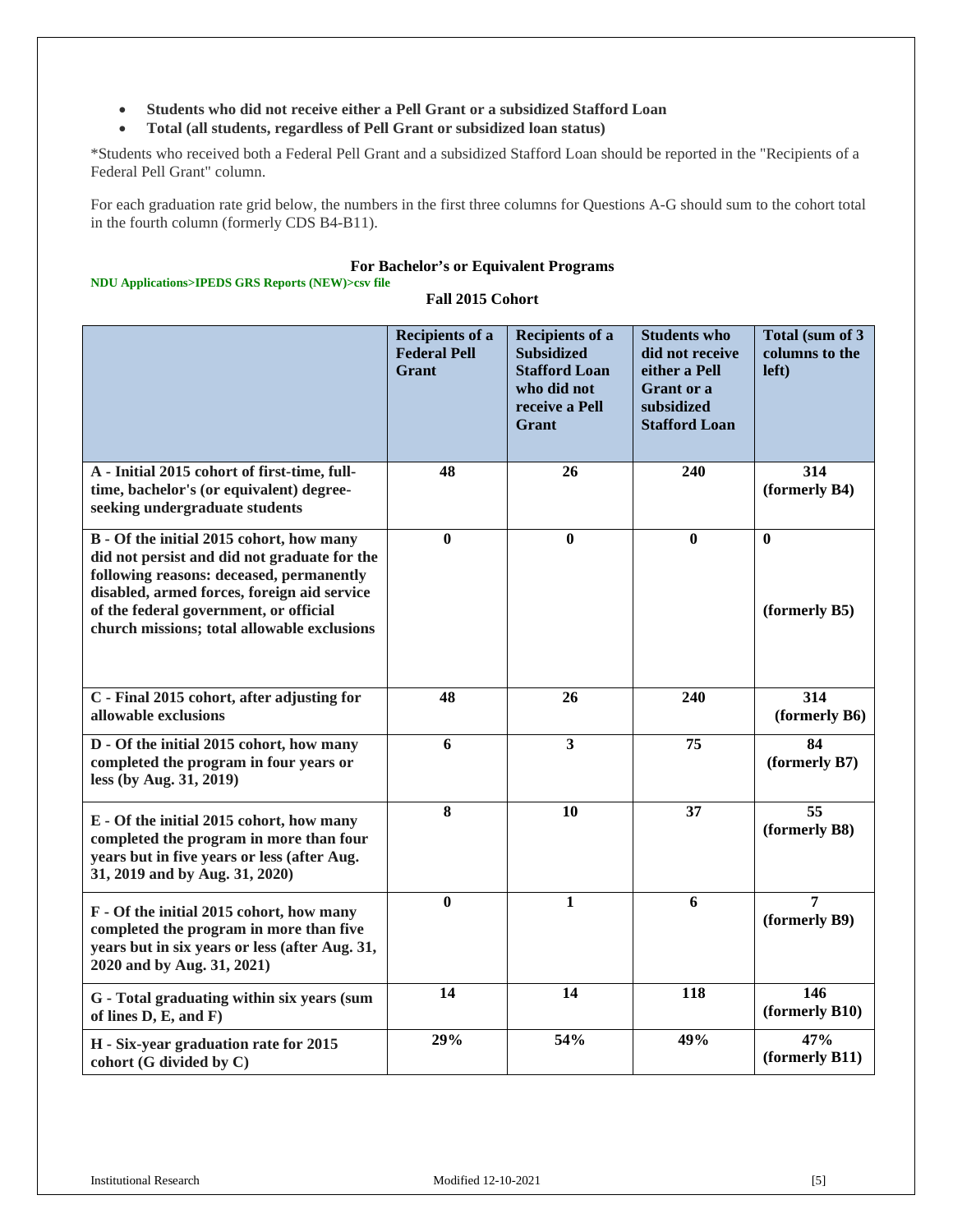#### **Fall 2014 Cohort**

|                                                                                      | <b>Recipients of a</b><br><b>Federal Pell</b><br>Grant | <b>Recipients of a</b><br><b>Subsidized</b><br><b>Stafford Loan</b><br>who did not<br>receive a Pell<br>Grant | <b>Students who</b><br>did not receive<br>either a Pell<br>Grant or a<br>subsidized<br><b>Stafford Loan</b> | Total (sum of 3<br>columns to the<br>left) |
|--------------------------------------------------------------------------------------|--------------------------------------------------------|---------------------------------------------------------------------------------------------------------------|-------------------------------------------------------------------------------------------------------------|--------------------------------------------|
| A - Initial 2014 cohort of first-time, full-                                         | 58                                                     | 34                                                                                                            | 224                                                                                                         | 316                                        |
| time, bachelor's (or equivalent) degree-                                             |                                                        |                                                                                                               |                                                                                                             | (formerly B4)                              |
| seeking undergraduate students                                                       | $\bf{0}$                                               | $\mathbf{1}$                                                                                                  | $\bf{0}$                                                                                                    | $\mathbf{1}$                               |
| B - Of the initial 2014 cohort, how many<br>did not persist and did not graduate for |                                                        |                                                                                                               |                                                                                                             |                                            |
| the following reasons: deceased,                                                     |                                                        |                                                                                                               |                                                                                                             |                                            |
| permanently disabled, armed forces,                                                  |                                                        |                                                                                                               |                                                                                                             |                                            |
| foreign aid service of the federal                                                   |                                                        |                                                                                                               |                                                                                                             |                                            |
| government, or official church missions;                                             |                                                        |                                                                                                               |                                                                                                             |                                            |
| total allowable exclusions                                                           |                                                        |                                                                                                               |                                                                                                             | (formerly B5)                              |
| C - Final 2014 cohort, after adjusting for                                           | 58                                                     | 33                                                                                                            | 224                                                                                                         | 315                                        |
| allowable exclusions                                                                 |                                                        |                                                                                                               |                                                                                                             | (formerly B6)                              |
| D - Of the initial 2014 cohort, how many                                             | 10                                                     | 6                                                                                                             | 96                                                                                                          | 112                                        |
| completed the program in four years or                                               |                                                        |                                                                                                               |                                                                                                             | (formerly B7)                              |
| less (by Aug. 31, 2018)                                                              |                                                        |                                                                                                               |                                                                                                             |                                            |
| E - Of the initial 2014 cohort, how many                                             | $\overline{\bf 8}$                                     | $\overline{\mathbf{4}}$                                                                                       | 33                                                                                                          | $\overline{45}$                            |
| completed the program in more than four                                              |                                                        |                                                                                                               |                                                                                                             |                                            |
| years but in five years or less (after Aug.                                          |                                                        |                                                                                                               |                                                                                                             | (formerly B8)                              |
| 31, 2016 and by Aug. 31, 2019)                                                       |                                                        |                                                                                                               |                                                                                                             |                                            |
| F - Of the initial 2014 cohort, how many                                             | $\overline{2}$                                         | $\overline{3}$                                                                                                | 10                                                                                                          | 15                                         |
| completed the program in more than five                                              |                                                        |                                                                                                               |                                                                                                             |                                            |
| years but in six years or less (after Aug. 31,                                       |                                                        |                                                                                                               |                                                                                                             | (formerly B9)                              |
| 2019 and by Aug. 31, 2020)                                                           |                                                        |                                                                                                               |                                                                                                             |                                            |
| G - Total graduating within six years (sum                                           | 20                                                     | 13                                                                                                            | 139                                                                                                         | 172                                        |
| of lines D, E, and F)                                                                |                                                        |                                                                                                               |                                                                                                             | (formerly                                  |
| H - Six-year graduation rate for 2014                                                | 34.5%                                                  | 39%                                                                                                           | 62%                                                                                                         | <b>B10</b> )<br>55%                        |
| cohort (G divided by C)                                                              |                                                        |                                                                                                               |                                                                                                             | (formerly B11)                             |
|                                                                                      |                                                        |                                                                                                               |                                                                                                             |                                            |

#### <span id="page-6-0"></span>**Retention Rates**

**B22.** Report for the cohort of all full-time, first-time bachelor's (or equivalent) degree-seeking undergraduate students who entered in fall 2017 (or the preceding summer term). The initial cohort may be adjusted for students who departed for the following reasons: death, permanent disability, or service in the armed forces, foreign aid service of the federal government or official church missions. No other adjustments to the initial cohort should be made.

Full-Time fall 2020 Cohort (374)

Part-Time fall 2020 Cohort (22)

(273) **73 % Full-Time Retention Rate** 

(9) **41% Part-Time Retention Rate**

**Source: NDU IPEDS Retention Rate**

#### **C. FIRST-TIME, FIRST-YEAR (FRESHMAN) ADMISSION**

#### <span id="page-6-1"></span>**Applications**

**C1. First-time, first-year (freshman) students:** Provide the number of degree-seeking, first-time, first-year students who applied, were admitted, and enrolled (full- or part-time) in fall 2020. Include early decision, early action, and students who began studies during summer in this cohort. Applicants should include only those students who fulfilled the requirements for consideration for admission (i.e., who completed actionable applications) and who have been notified of one of the following actions: admission, non-admission, or application withdrawn (by applicant or institution). Admitted applicants should include wait-listed students who were subsequently offered admission.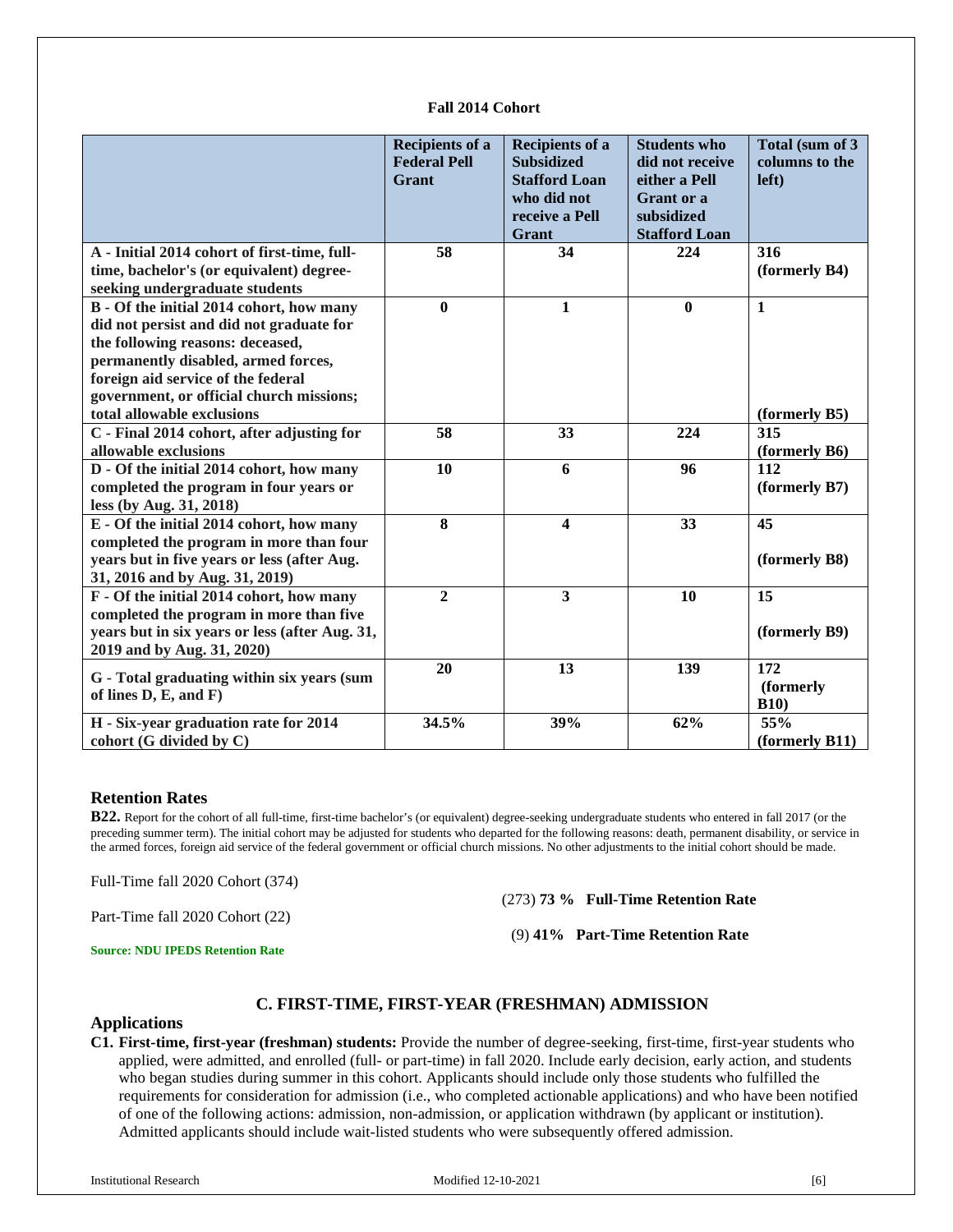| Total first-time, first-year (freshman) men who applied<br>Total first-time, first-year (freshman) women who applied<br>(NDU IPEDS Admissions Survey)                                                                                                                                     | 249<br>302                       |
|-------------------------------------------------------------------------------------------------------------------------------------------------------------------------------------------------------------------------------------------------------------------------------------------|----------------------------------|
| Total first-time, first-year (freshman) men who were admitted<br>Total first-time, first-year (freshman) women who were admitted<br>(NDU IPEDS Admissions Survey)                                                                                                                         | 217<br>270                       |
| Total full-time, first-time, first-year (freshman) men who enrolled<br>Total part-time, first-time, first-year (freshman) men who enrolled 6                                                                                                                                              | 158                              |
| Total full-time, first-time, first-year (freshman) women who enrolled<br>Total part-time, first-time, first-year (freshman) women who enrolled<br><b>Source: NDU Admissions Survey</b>                                                                                                    | 194<br>16                        |
| C2. Freshman wait-listed students (students who met admission requirements but whose final admission was<br>contingent on space availability)<br>Do you have a policy of placing students on a waiting list? $\Box$ Yes<br>If yes, please answer the questions below for fall admissions: | $\boxtimes$ No                   |
| Number of qualified applicants offered a place on waiting list<br>Number accepting a place on the waiting list                                                                                                                                                                            | Not Applicable<br>Not Applicable |

Number of wait-listed students admitted Not Applicable Is your waiting list ranked? Not Applicable If yes, do you release that information to students? Not Applicable Do you release that information to school counselors? Not Applicable **Source: Enrollment Services**

#### <span id="page-7-0"></span>**Admission Requirements**

#### **C3. High school completion requirement**

- Check the appropriate box to identify your high school completion requirement for degree-seeking entering students:
- $\boxtimes$  High school diploma is required and GED is accepted

High school diploma is required and GED is not accepted

 $\Box$  High school diploma or equivalent is not required

#### **C4. Does your institution require or recommend a general college-preparatory program for degree-seeking students?**

 $\Box$  Require

Recommend

- $\boxtimes$  Neither requires nor recommend
- **C5. Distribution of high school units required and/or recommended.** Specify the distribution of academic high school course units required and/or recommended of all or most degree-seeking students using Carnegie units (one unit equals one year of study or its equivalent). If you use a different system for calculating units, please convert.

|                                  | <b>Units Required</b> |
|----------------------------------|-----------------------|
| Total academic units             | 13                    |
| English                          |                       |
| <b>Mathematics</b>               | 3                     |
| Science                          |                       |
| Of these, units that must be lab | 3                     |
| Foreign language                 |                       |
| Social studies                   | 3                     |
| History                          |                       |
| Academic electives               |                       |
| Computer Science                 |                       |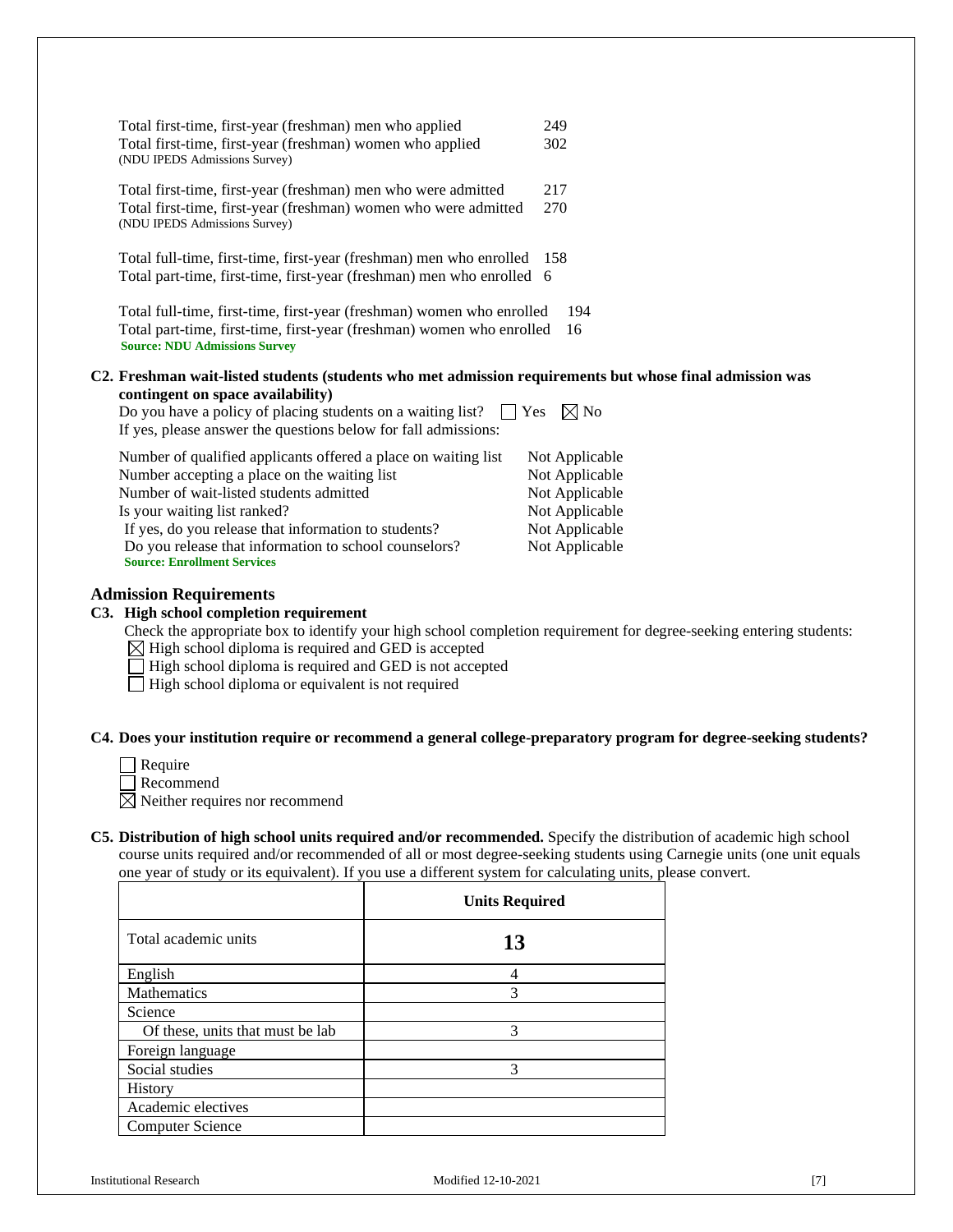| Visual/Performing Arts                                                          |                                                                                       |  |  |
|---------------------------------------------------------------------------------|---------------------------------------------------------------------------------------|--|--|
|                                                                                 | Other (specify) Social Science should include at least 3 units of biology, chemistry, |  |  |
| <i>physics, or physical science. Social science should not include consumer</i> |                                                                                       |  |  |
| education, cooperative marketing, orientation to social science, or             |                                                                                       |  |  |
| marriage/family. Math must be Algebra I or above.                               |                                                                                       |  |  |

**Basis for Selection**

**Minot State University considers secondary school records are very important; ACT/SAT test scores are also required. Primarily student applications include ACT scores. ACT composite scores must be no less than 18 composite. Those below are the recommended composite score are reviewed on an individual basis.**

**New Minot State University students (freshman and transfer) are required to complete a new student orientation. To facilitate completion of this requirement the campus will hold CONNECT events during the summer and before the spring semester. These events will introduce students to the University through information sessions, a campus tour, academic advising, and will conclude with the student registering for classes. A virtual option is also available for distance students. Information about CONNECT events is sent to all students who have been admitted to the University.** 

**The Mentor Program is designed to assist new students with the transition to the academic and social environment of Minot State University. This is accomplished by pairing incoming students with a faculty/staff mentor who knows Minot State University policies and procedures, as well as which resources are available on and off campus to help students succeed. The mentor will also serve as a central point of contact for the student during his/her first year at Minot State University.** 

**At present, there is no mandatory application deadline; however, it is suggested that all students planning to enter the University for the fall term apply by April 1 of the preceding spring. Students planning to enter during subsequent terms should apply at least one month in advance. In general, early applicants receive higher priority for financial aid, housing, and class availability.**

**C6.** Do you have an open admission policy, under which virtually all secondary school graduates or students with GED equivalency diplomas are admitted without regard to academic record, test scores, or other qualifications? If so, check which applies:

Open admission policy as described above for most students, **MSU- [Transfer Student Information](http://www.minotstateu.edu/records/transfer.shtml) MSU - [Office of International Programs](http://www.minotstateu.edu/international/) [Admission Standards](http://www.minotstateu.edu/enroll/admission_standards.shtml)**

**C7. Relative importance of each of the following academic and nonacademic factors in your first-time, first-year, degree-seeking (freshman) admission decisions.**

|                                  | <b>Very Important</b> | Important | <b>Considered</b> | <b>Not Considered</b> |
|----------------------------------|-----------------------|-----------|-------------------|-----------------------|
| Academic                         |                       |           |                   |                       |
| Rigor of secondary school record |                       |           |                   |                       |
| Class rank                       |                       |           |                   |                       |
| Academic GPA                     | $\times$              |           |                   |                       |
| Standardized test scores         | $\times$              |           |                   |                       |
| <b>Application Essay</b>         |                       |           |                   |                       |
| Recommendation                   |                       |           |                   |                       |
| <b>Nonacademic</b>               |                       |           |                   |                       |
| Interview                        |                       |           |                   |                       |
| Extracurricular activities       |                       |           |                   |                       |
| Talent/ability                   |                       |           |                   |                       |
| Character/personal qualities     |                       |           |                   |                       |
| <b>Institutional Research</b>    | Modified 12-10-2021   |           |                   | [8]                   |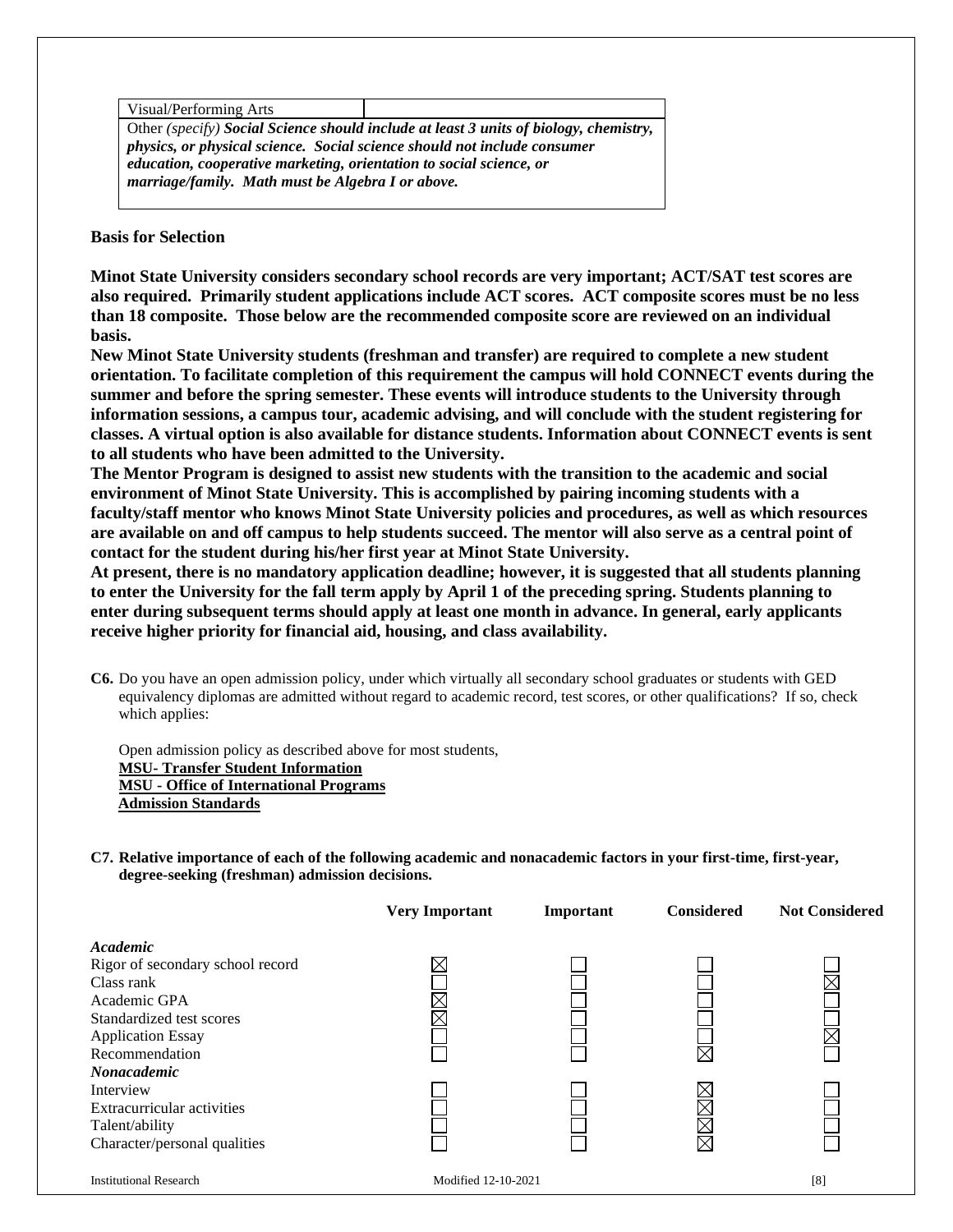| First generation<br>Alumni/relation<br>Geographical residence<br>State residency<br>Religious affiliation/commitment<br>Racial/ethnic status<br>Volunteer work<br>Work experience<br>Level of applicant's interest |  |  |
|--------------------------------------------------------------------------------------------------------------------------------------------------------------------------------------------------------------------|--|--|
|                                                                                                                                                                                                                    |  |  |

# <span id="page-9-0"></span>**SAT and ACT Policies**

# **C8. Entrance exams**

A. Does your institution make use of SAT, ACT, or SAT Subject Test scores in **admission** decisions for first-time, first-year, degree-seeking applicants?  $\boxtimes$  **Yes**  $\Box$  No

If yes, place check marks in the appropriate boxes below to reflect your institution's policies for use in admission.

|                                  | <b>ADMISSION</b> |           |                         |                                        |                 |
|----------------------------------|------------------|-----------|-------------------------|----------------------------------------|-----------------|
|                                  | Require          | Recommend | <b>Require for Some</b> | <b>Consider If</b><br><b>Submitted</b> | <b>Not Used</b> |
| SAT or ACT                       | ⊠                |           |                         |                                        |                 |
| ACT only                         |                  |           |                         | $\boxtimes$                            |                 |
| SAT only                         |                  |           |                         | $\boxtimes$                            |                 |
| SAT and SAT Subject Tests or ACT |                  |           |                         | $\boxtimes$                            |                 |
| <b>SAT Subject Tests</b>         |                  |           |                         | ⊠                                      |                 |

B. If your institution will make use of the ACT in admission decisions for first-time, first-year, degree-seeking applicants for Fall 2019 please indicate which ONE of the following applies (regardless of whether the writing score will be used in the admissions process):

\_\_\_ ACT with writing required

\_\_\_ ACT with writing recommended.

X ACT with or without writing accepted

If your institution will make use of the SAT in admission decisions for first-time, first-year, degree-seeking applicants for Fall 2019 please indicate which ONE of the following applies (regardless of whether the Essay score will be used in the admissions process):

- \_\_\_ SAT with Essay component required
- SAT with ESSAY component recommended
- X SAT with or without ESSAY component accepted

C. Please indicate how your institution will use the SAT or ACT essay component; check all that apply.

|                                              | <b>SAT</b> essay | ACT essay |
|----------------------------------------------|------------------|-----------|
| For admission                                |                  |           |
| For placement                                |                  |           |
| For advising                                 |                  |           |
| In place of an application essay             |                  |           |
| As a validity check on the application essay |                  |           |
| No college policy as of now                  |                  |           |
| Not using essay component                    |                  |           |

D. In addition, does your institution use applicants' test scores for academic advising?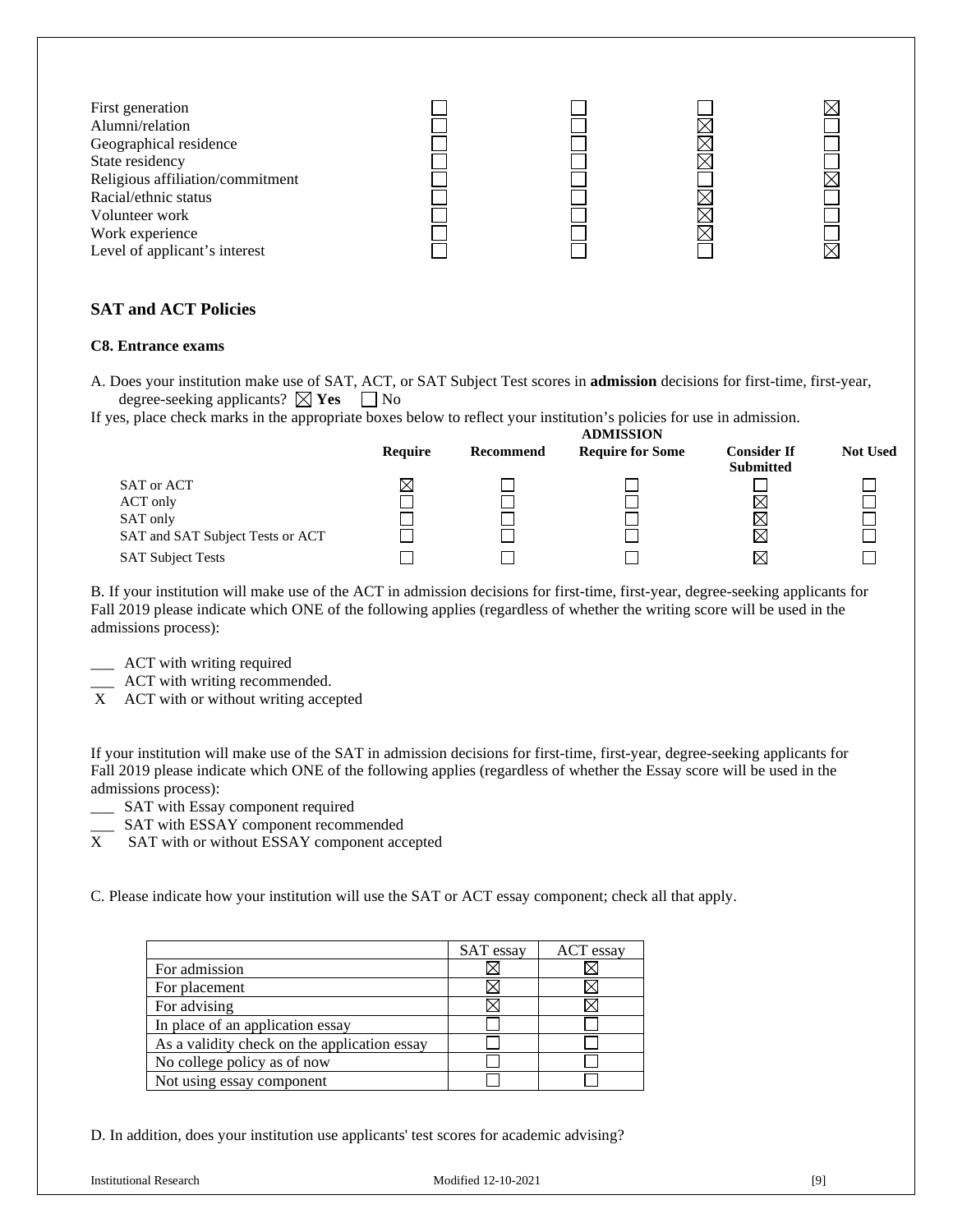**YES**

E. Latest date by which SAT or ACT scores must be received for fall-term admission APRIL **1st of previous spring (Recommended)**

Latest date by which SAT Subject Test scores must be received for fall-term admission **APRIL 1st of previous spring (Recommended)**

F. If necessary, use this space to clarify your test policies (e.g., if tests are recommended for some students, or if tests are not required of some students):

**At present, there is no mandatory application deadline; however, it is suggested that all students planning to enter the University for the fall term apply by April 1 of the preceding spring. Students planning to enter during subsequent terms should apply at least one month in advance. In general, early applicants receive higher priority for financial aid, housing, and class availability.**

G. Please indicate which tests your institution uses for **placement (e.g., state tests):**

| <b>SAT</b>                |  |
|---------------------------|--|
| ACT                       |  |
| <b>SAT Subject Tests</b>  |  |
| AP                        |  |
| CLEP                      |  |
| <b>Institutional Exam</b> |  |

#### **Freshman Profile**

.

Provide percentages for **ALL enrolled, degree-seeking, full-time and part-time, first-time, first-year (freshman) students**  enrolled in fall 2018, including students who began studies during summer, international students/nonresident aliens, and students admitted under special arrangements.

**C9. Percent and number of first-time, first-year (freshman) students enrolled in fall 2021 who submitted national standardized (SAT/ACT) test scores.** Include information for **ALL enrolled, degree-seeking, first-time, first-year (freshman) students who submitted test scores**. Do not include partial test scores (e.g., mathematics scores but not critical reading for a category of students) or combine other standardized test results (such as TOEFL) in this item. Do not convert SAT scores to ACT scores and vice versa. *Do* convert Old SAT scores to New SAT scores using the College Board's concordance tools and tables (sat.org/concordance).

**Fall 2021 New Enrolled Students =374 Number submitting SAT scores = 35 Percent submitting SAT scores =9% Number submitting ACT scores = 272 Percent submitting ACT scores = 73% Number who did not submit ACT/SAT=67 Percent who did not submit ACT/SAT=18% Source: NDU IPEDS Admissions Survey**

| The 25th percentile is the score that 25 percent scored at or below; the 75th percentile score is the one that 75 percent scored |  |
|----------------------------------------------------------------------------------------------------------------------------------|--|
| at or above.                                                                                                                     |  |

| Assessment                | 25th Percentile<br>Score | <b>75th Percentile</b><br>Score |
|---------------------------|--------------------------|---------------------------------|
| <b>SAT Evidence-Based</b> | 480                      | 600                             |
| Reading and Writing       |                          |                                 |
| $+Math$                   |                          |                                 |
| <b>SAT Math</b>           | 510                      | 600                             |
| <b>SAT Essay</b>          |                          |                                 |
| <b>ACT</b> Composite      | 17                       | 23                              |
| <b>ACT Math</b>           | 16                       | 24                              |
| <b>ACT</b> English        | 15                       | 22                              |
| <b>ACT Writing</b>        |                          |                                 |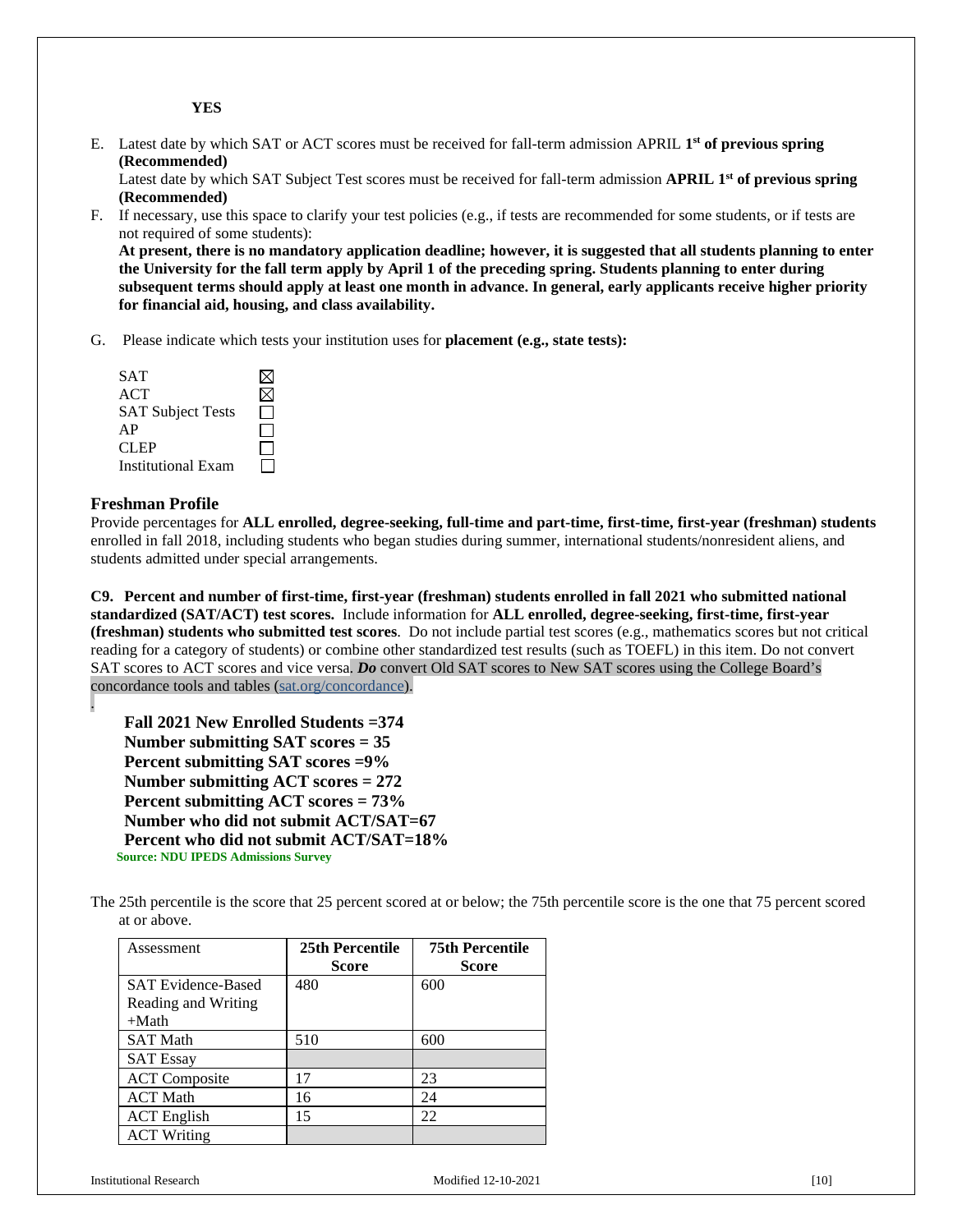#### **Source: NDU IPEDS Admissions Survey**

Percent of first-time, first-year (freshman) students with scores in each range:

|         | <b>SAT Evidenced-</b><br><b>Based Reading and</b> | <b>SAT Math</b> |
|---------|---------------------------------------------------|-----------------|
|         | Writing                                           |                 |
| 700-800 | 2(4%)                                             | $0(0\%)$        |
| 600-699 | 2(4%)                                             | 5(11%)          |
| 500-599 | 17 (37%)                                          | 17 (37%)        |
| 400-499 | 22 (48%)                                          | 20 (44%)        |
| 300-399 | 3(7%)                                             | 4(8%)           |
| 200-299 | $0(0\%)$                                          | $0(0\%)$        |
| Total   | 46 (100%)                                         | 46(100%)        |

**Source: NDU IPEDS Admission Survey-SAT composite EBRW=Combined Score**

|                |     | <b>ACT Composite</b> | <b>ACT English</b> |       | <b>ACT Math</b> |      |
|----------------|-----|----------------------|--------------------|-------|-----------------|------|
| $30 - 36$      | 9   | 2%                   | 9                  | 2%    | 5               | 1%   |
| 24-29          | 56  | 15%                  | 43                 | 12%   | 71              | 19 % |
| 18-23          | 135 | 37%                  | 115                | 31%   | 88              | 24%  |
| $12 - 17$      | 72  | 19%                  | 92                 | 25%   | 108             | 29%  |
| $6 - 11$       | 0   | $0\%$                | 13                 | 3%    | $\overline{0}$  | 0%   |
| Below 6        | 0   | $0\%$                | $\Omega$           | $0\%$ | $\Omega$        | 0%   |
| Not Applicable | 102 | 27%                  | 102                | 27%   | 102             | 27%  |
| Total          | 374 | 100%                 | 374                | 100%  | 374             | 100% |

**Source: NDU IPEDS Admission Survey**

**C10. Percent of all degree-seeking, first-time, first-year (freshman) students who had high school class rank within each of the following ranges (report information for those students from whom you collected high school rank information).**

**This data is not consistently tracked/gathered by MSU. International students do not typically report ranking-entry is voluntary on behalf of the student during the application process. Of the 374 first-year degree seeking freshmen enrolled fall 2021, 280 submitted a class rank. The data below is based on 280 first year freshmen students enrolled fall 2021.**

Percent in top tenth of high school graduating class 39 of 280=11% Percent in top quarter of high school graduating class 87 of 280=34% Percent in top half of high school graduating class 186 of 280=64% Percent in bottom half of high school graduating class 94 of 280=36%

Percent in bottom quarter of high school graduating class 27 of 280=10%

Percent of total first-time, first-year (freshman) students who submitted high school class rank: 75 = % **Source: Campus Connections NDU\_0009\_ADM\_W\_RANK (Private Query) - VLOOKUP to NDU IPEDS Admissions Survey (filtered for Enrolled)**

<span id="page-11-0"></span>**C11. Percentage of all enrolled, degree-seeking, first-time, first-year (freshman) students who had high school gradepoint averages within each of the following ranges (using 4.0 scale). Report information only for those students from whom you collected high school GPA.**

**Report indicated 374 new freshmen enrolled, 349 (93%) offered HSGPA- Below is the breakdown of the 349 offering HSGPA scores**

 $\{$  Top half + bottom half = 100%.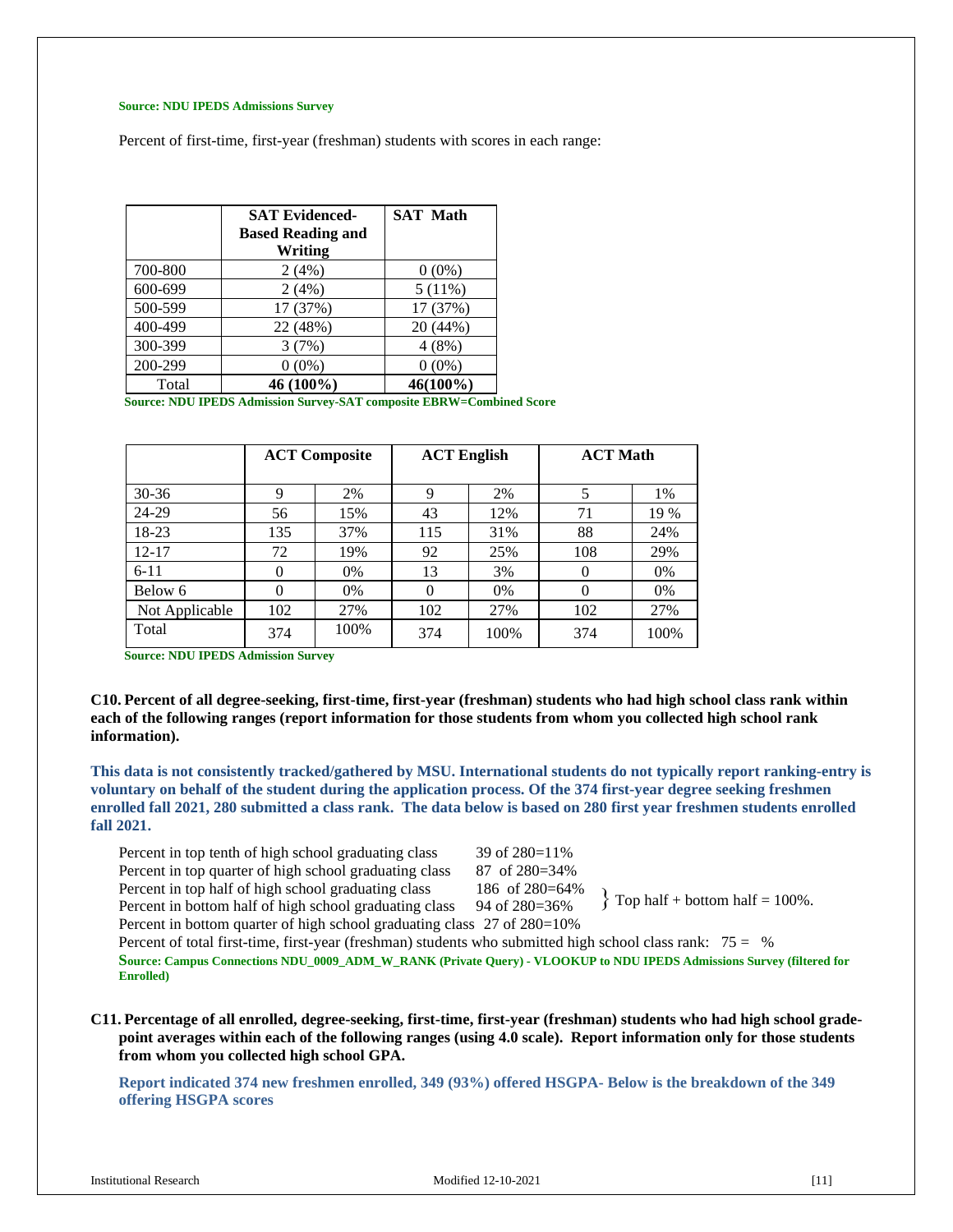| Percent who had GPA of 4.00               | 32 of 349=9%       |
|-------------------------------------------|--------------------|
| Percent who had GPA of 3.75 and higher    | 80 of $349 = 23\%$ |
| Percent who had GPA between 3.50 and 3.74 | 63 of $349=18%$    |
| Percent who had GPA between 3.25 and 3.49 | 55 of $349 = 16\%$ |
| Percent who had GPA between 3.00 and 3.24 | 52 of $349=15%$    |
| Percent who had GPA between 2.50 and 2.99 | 50 of $349=14\%$   |
| Percent who had GPA between 2.0 and 2.49  | 17 of $349=5\%$    |
| Percent who had GPA between 1.0 and 1.99  | 0 of $349=0%$      |
| Percent who had GPA below 1.0             | 0 0f $349=0%$      |
|                                           |                    |

**Source: NDUS Admissions Summary Report combined with NDUS IPEDS Admissions Survey Data**

# **C12. Average high school GPA of all degree-seeking, first-time, first-year (freshman) students who submitted GPA:** 3.42 is the average of GPA for the 349 submitting scores for fall 2021

**3.43 is the average of the entire FTFT cohort (Only 332 provided GPA of the 352 in the cohort)**

Percent of total first-time, first-year (freshman) students who submitted high school GPA: **93%**

#### <span id="page-12-0"></span>**Admission Policies (Data provided by Enrollment Services)**

| C <sub>13</sub> . Application fee                                                          |                           |                |
|--------------------------------------------------------------------------------------------|---------------------------|----------------|
| Does your institution have an application fee?                                             | $\boxtimes$ Yes $\Box$ No |                |
| Amount of application fee: \$35.00<br>Can it be waived for applicants with financial need? | $\Box$ Yes                | $\boxtimes$ No |

**If you have an application fee and an on-line application option, please indicate policy for students who apply on-line: Same fee: \$35.00**

#### **Can on-line application fee be waived for applicants with financial need? NO**

#### **C14. Application closing date**

 **We have open enrollment, the only closing date would be after the last day to add a class.**

Does your institution have an application closing date?  $\Box$  Yes  $\Box$  No Application closing date (fall): \_June 30<sup>th</sup> - For all remaining fee and materials Priority date: May1st

#### **C15. Are first-time, first-year students accepted for terms other than the fall?**  $\boxtimes$  Yes  $\Box$  No

#### **C16. Notification to applicants of admission decision sent** *(fill in one only)*

|               | On a rolling basis beginning (date): As their files become complete, no set date |
|---------------|----------------------------------------------------------------------------------|
| By $(data)$ : |                                                                                  |
| Other:        |                                                                                  |

#### **C17. Reply policy for admitted applicants** *(fill in one only)*

Must reply by (date): **As their files become complete, no set date** No set date: Must reply by May 1 or within weeks if notified thereafter Other: \_

Deadline for housing deposit (MMDD): **None** Amount of housing deposit: **\$100.00** Refundable if student does not enroll? **X Yes, in full - up until July 15 for fall students and Dec 15 for spring students** \_\_\_ Yes, in part

\_\_\_\_ No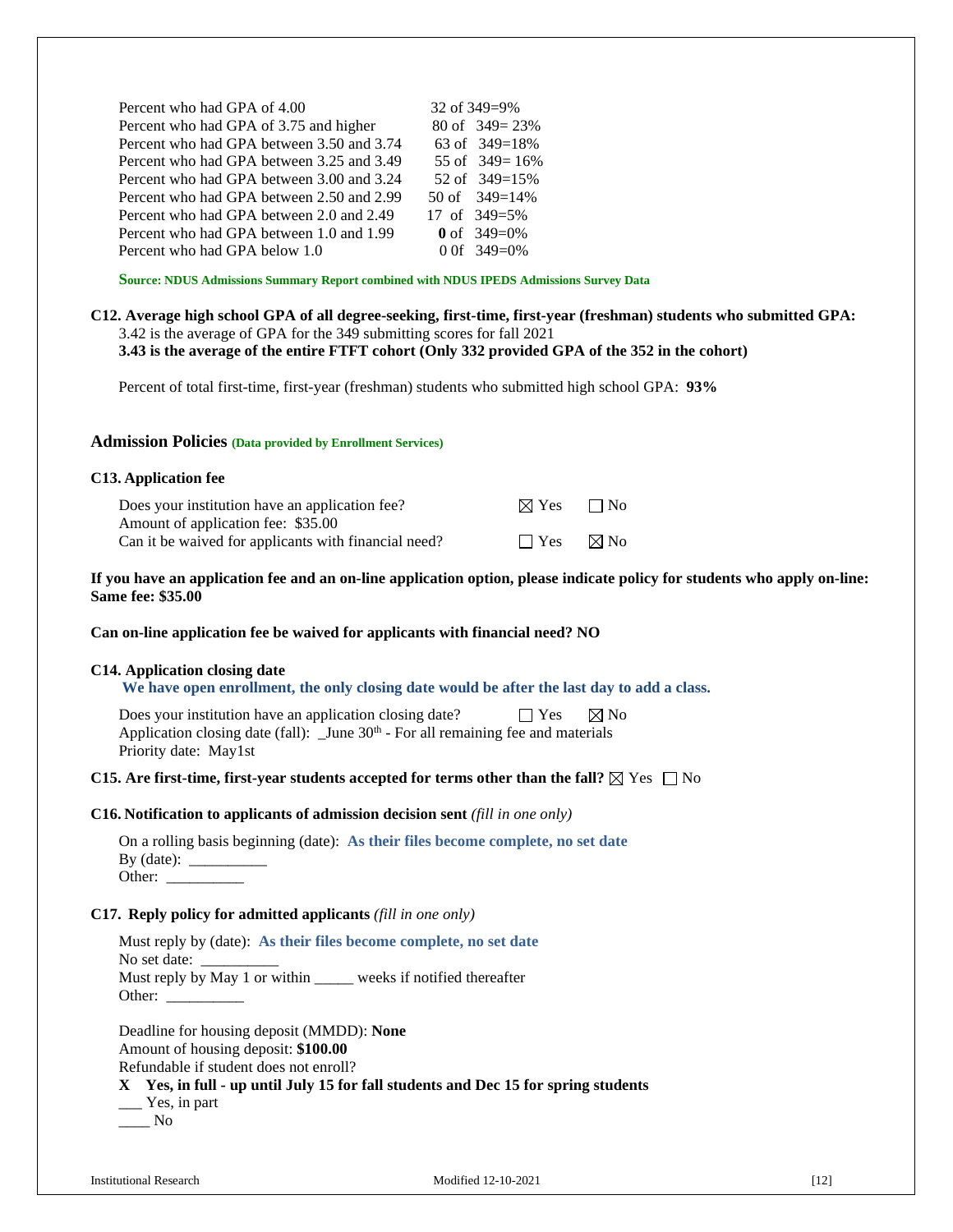**C18. Deferred admission:** Does your institution allow students to postpone enrollment after admission?  $\boxtimes$  Yes  $\Box$  No

If yes, maximum period of postponement: None

**C19. Early admission of high school students:** Does your institution allow high school students to enroll as full-time, firsttime, first-year (freshman) students one year or more before high school graduation?  $\Box$  Yes  $\boxtimes$  No

#### **Early Decision and Early Action Plans**

**C21. Early decision:** Does your institution offer an early decision plan (an admission plan that permits students to apply and be notified of an admission decision well in advance of the regular notification date and that asks students to commit to attending if accepted) for first-time, first-year (freshman) applicants for fall enrollment?  $\Box$  Yes  $\Box$  No

#### **For the fall entering class:**

Number of early decision applications received by your institution Number of applicants admitted under early decision plan

Please provide significant details about your early decision plan:

**C22. Early action:** Do you have a nonbinding early action plan whereby students are notified of an admission decision well in advance of the regular notification date but do not have to commit to attending your college?

\_\_\_\_\_\_\_\_\_\_\_\_\_\_\_\_\_\_\_\_\_\_\_\_\_\_\_\_\_\_\_\_\_\_\_\_\_\_\_\_\_\_\_\_\_\_\_\_\_\_\_\_\_\_\_\_\_\_\_\_\_\_\_\_\_\_\_\_\_\_\_\_\_\_\_\_\_\_\_\_\_\_\_\_\_\_\_\_\_

 $\Box$  Yes  $\Box$  No

If "yes," please complete the following:

Early action closing date Early action notification date \_\_\_\_\_\_\_\_\_\_

Is your early action plan a "restrictive" plan under which you limit students from applying to other early plans?

 $\Box$  Yes  $\Box$  No

# **D. TRANSFER ADMISSION**

# **Fall Applicants**

**D1.** Does your institution enroll transfer students?  $\boxtimes$  Yes  $\Box$  No

(If no, please skip to Section E) If yes, may transfer students earn advanced standing credit by transferring credits earned from course work completed at other colleges/universities?  $\boxtimes$  Yes  $\Box$  No

**D2.** Provide the number of students who applied, were admitted, and enrolled as degree-seeking transfer students in fall of current year.

|       | <b>Applicants</b> | <b>Admitted Applicants</b>                                                      | <b>Enrolled Applicants</b> |
|-------|-------------------|---------------------------------------------------------------------------------|----------------------------|
| Men   | 99                | 90                                                                              | 64                         |
| Women |                   |                                                                                 |                            |
| Total | 334               |                                                                                 | าวา                        |
|       |                   | $\alpha$ is the compact of the contract of $\alpha$ is the contract of $\alpha$ | (1)                        |

**Source: Registrar's Office- Applicants by Status Report sorted by admit Type (TRN)- Program Action and gender/RTK TRN reports pivoted by Gender**

#### <span id="page-13-0"></span>**Application for Admission**

**D3.** Indicate terms for which transfers may enroll:  $\boxtimes$  Fall  $\Box$  Winter  $\boxtimes$  Spring  $\Box$  Summer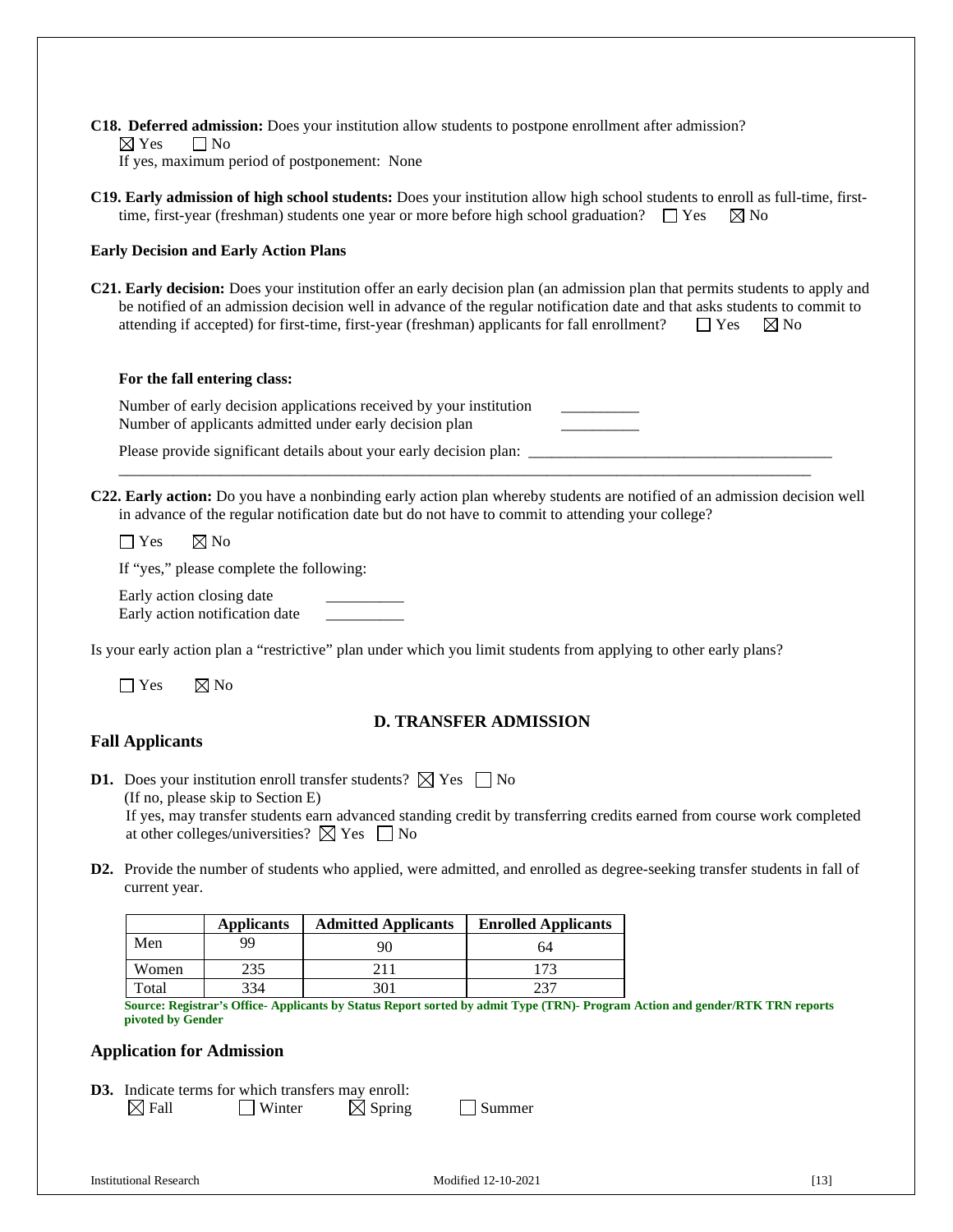#### **D4.** Must a transfer applicant have a minimum number of credits completed or else must apply as an entering freshman?  $\boxtimes$  Yes  $\Box$  No if they are under 25 years old, they must follow the first-year requirements and supply a HS **transcript and ACT/SAT scores.**

If yes, what is the minimum number of credits and the unit of measure? **24 semester hour's minimum**

**D5.** Indicate all items required of transfer students to apply for admission: Minot State University – [Transfer Admissions](http://www.minotstateu.edu/enroll/transfer.shtml)

|                                                         | <b>Required</b><br>of All | Recommended<br>of All | Recommended<br>of Some | <b>Required of</b><br>Some | Not required |
|---------------------------------------------------------|---------------------------|-----------------------|------------------------|----------------------------|--------------|
| High school transcript                                  |                           |                       |                        | Х                          |              |
| College transcript $(s)$                                | X                         |                       |                        |                            |              |
| Essay or personal statement                             |                           |                       |                        |                            |              |
| Interview                                               |                           |                       |                        |                            |              |
| Standardized test scores                                |                           |                       |                        | X                          |              |
| Statement of good standing<br>from prior institution(s) |                           |                       |                        |                            |              |

**D6.** If a minimum high school grade point average is required of transfer applicants, specify (on a 4.0 scale): **None, if under 25 years old they must have an ACT score of 17 and meet core requirements…only if they have less than 24 college credits do we look at the HS and ACT.**

- **D7**. If a minimum college grade point average is required of transfer applicants, specify (On a 4.0 scale): **1.5 (1-23 college credits) 1.75 (24-59 college credits) 2.0 (60 or more college credits)**
- **D8**. List any other application requirements specific to transfer applicants: **Proof of two MMR's if taking classes on campus** [Transfer Student Information](http://www.minotstateu.edu/records/transfer.shtml)

**D9.** List application priority, closing, notification, and candidate reply dates for transfer students. If applications are reviewed on a continuous or rolling basis, place a check mark in the "Rolling admission" column.

|        | <b>Priority Date</b> | <b>Closing Date</b> | <b>Notification Date</b> | <b>Reply Date</b> | <b>Rolling</b><br><b>Admission</b> |
|--------|----------------------|---------------------|--------------------------|-------------------|------------------------------------|
| Fall   | April 1              |                     |                          |                   | 77                                 |
| Winter |                      |                     |                          |                   |                                    |
| Spring |                      |                     |                          |                   |                                    |
| Summer |                      |                     |                          |                   |                                    |

**D10.** Does an open admission policy, if reported, apply to transfer students?  $\boxtimes$  Yes  $\Box$  No

**D11**. Describe additional requirements for transfer admission, if applicable: N/A

# <span id="page-14-0"></span>**Transfer Credit Policies**

**D12.** Report the lowest grade earned for any course that may be transferred for credit: \_\_\_D\_\_\_\_\_\_\_\_\_\_

- **D13.** Maximum number of credits or courses that may be transferred from a two-year institution: **No Maximum credits/courses are established by MSU**
- **D14**. Maximum number of credits or courses that may be transferred from a four-year institution: **No Maximum credits/courses are established by MSU**
- **D15.** Minimum number of credits that transfers must complete at your institution to earn an associate degree: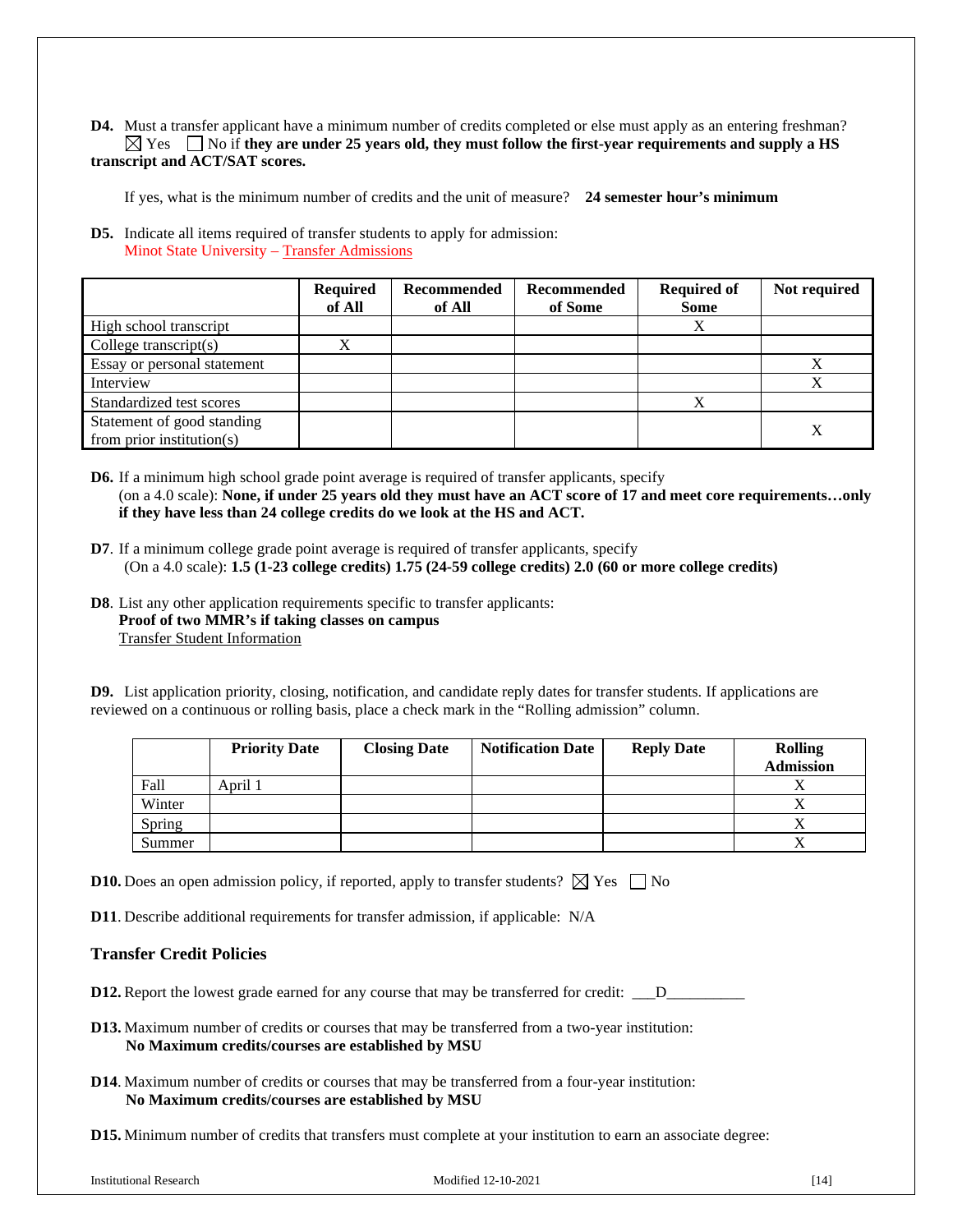#### **MSU currently only offers one AS Degree: Developmental Disabilities- the requirements are 27 credits of developmental disabilities and 38 Gen Ed credits that can be earned from any accredited college or university**

**D16.** Minimum number of credits that transfers must complete at your institution to earn a bachelor's degree: **Minimum 60 semester hours at a 4-year institution, on which 30 semester hours must be through MSU**

**D17.** Describe other transfer credit policies: [Transfer Student Information](http://www.minotstateu.edu/records/transfer.shtml)

# <span id="page-15-0"></span>**E. ACADEMIC OFFERINGS AND POLICIES**

**E1. Special study options:** Identify those programs available at your institution. Refer to the glossary for definitions.

- $\Box$  Accelerated program  $\boxtimes$  Honors program
- 
- $\square$  Cross-registration  $\boxtimes$  Distance learning
- 
- 
- 
- $\boxtimes$  English as a Second Language (ESL)  $\boxtimes$  Teacher certification program
- Exchange student program (domestic) Weekend college
- $\boxtimes$  External degree program
- Other (specify):
- $\boxtimes$  Cooperative education program  $\boxtimes$  Independent study<br>  $\Box$  Cross-registration  $\boxtimes$  Internships  $\boxtimes$  Liberal arts/career combination  $\boxtimes$  Double major<br>  $\boxtimes$  Dual enrollment<br>  $\boxtimes$  Study abroad  $\boxtimes$  Study abroad

**E3. Areas in which all or most students are required to complete some course work prior to graduation:**

- $\boxtimes$  Arts/fine arts  $\boxtimes$  Humanities
	-
- $\Box$  Computer literacy  $\boxtimes$  Mathematics
- $\boxtimes$  English (including composition)  $\Box$  Philosophy
- $\boxtimes$  Foreign languages  $\boxtimes$  Sciences (biological or physical)
- $\boxtimes$  History  $\boxtimes$  Social science
- $\boxtimes$  Other (describe): Communications,
	- Wellness/personal Development

# **F. STUDENT LIFE**

#### <span id="page-15-1"></span>**F1. Percentages of first-time, first-year (freshman) students and all degree-seeking undergraduates enrolled in fall that fit the following categories:**

|                                                                                                         | First-time, first-year<br>(Freshman) students | Undergraduates       |
|---------------------------------------------------------------------------------------------------------|-----------------------------------------------|----------------------|
| Percent who are from out of state                                                                       | 123 of 374=33%                                | 701 of $2576 = 27\%$ |
| NDUS Official enrollment reports G & L                                                                  |                                               |                      |
| Percent of men who join fraternity's                                                                    | N/A                                           | N/A                  |
| Percent of women who join sororities                                                                    | N/A                                           | N/A                  |
| Percent who live in college-owned, -operated, or -affiliated housing                                    | of $374 = \%$                                 | of $2576 = \%$       |
| Percent who live off campus or commute                                                                  | of $374 = 51$ %                               | of $2576 = %$        |
| Campus Life (#of students living on campus)/Factbook<br>Report #NDUH2SRA / Housing Report 3rd Week data |                                               |                      |
| Percent of students age 25 and older                                                                    | 11 of $374 = 3\%$                             | 613 of $2576 = 24\%$ |
| <b>Report # NDUH2SRF (calculated age)</b>                                                               |                                               |                      |
| Average age of full-time students                                                                       | 19                                            | 22                   |
| <b>Report # NDUH2SRF (calculated age)</b>                                                               |                                               |                      |
| Average age of all students (full- and part-time)                                                       | 19                                            | 23                   |
| <b>Report # NDUH2SRF (calculated age)</b>                                                               |                                               |                      |

**F2. Activities offered** Identify those programs available at your institution.

#### [MSU Student Organizations](http://www.minotstateu.edu/sc/student_organizations.shtml)

 $\boxtimes$  Campus Ministries  $\Box$  Literary magazine  $\boxtimes$  Radio station

 $\Box$  Choral groups  $\Box$  Marching band  $\Box$  Student government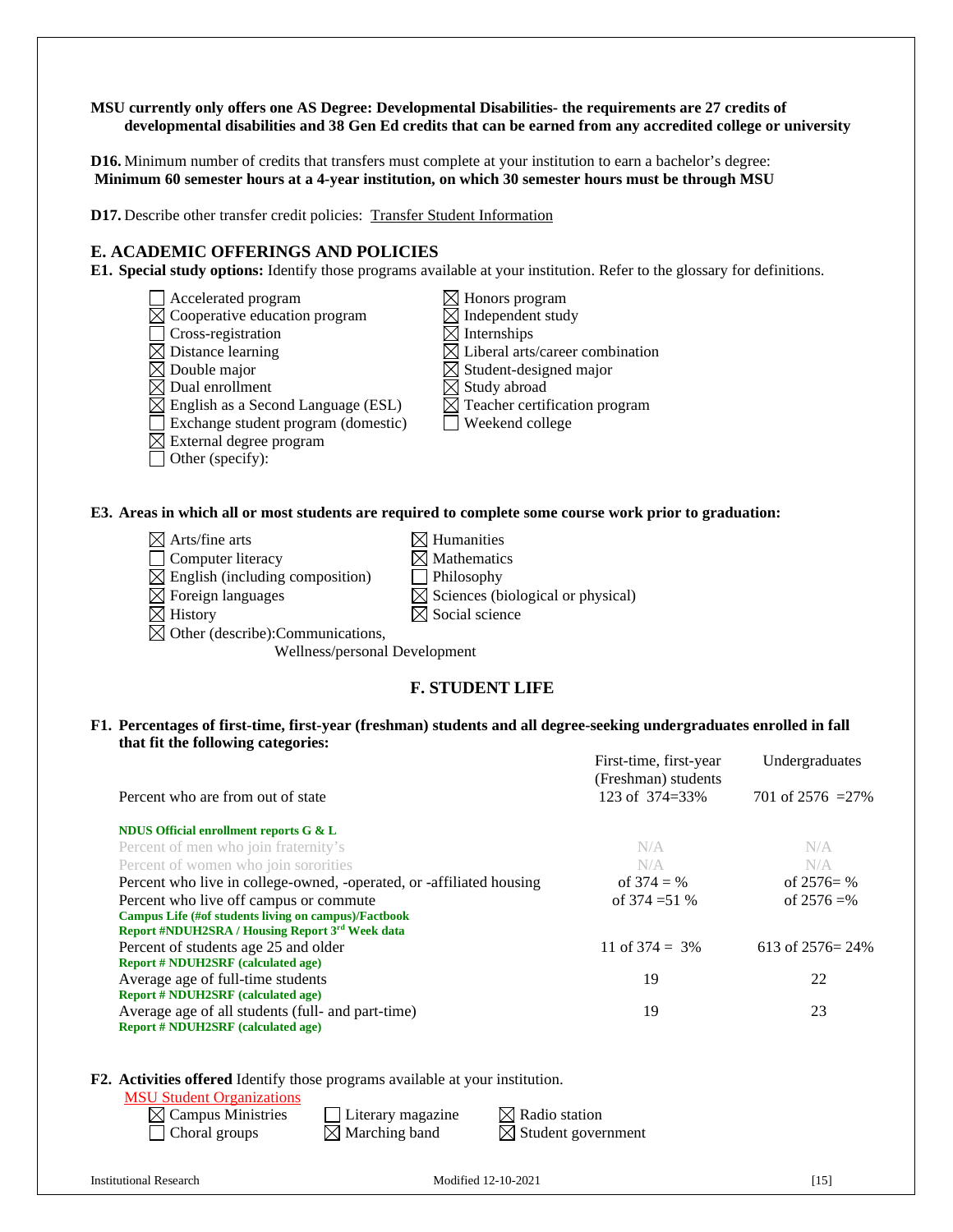| Concert band                      | Model UN                    | $\boxtimes$ Student newspaper  |
|-----------------------------------|-----------------------------|--------------------------------|
| Dance                             | Music ensembles             | Student-run film society       |
| $\boxtimes$ Drama/theater         | $\boxtimes$ Musical theater | Symphony orchestra             |
| $\boxtimes$ International Student | Opera                       | $\boxtimes$ Television station |
| Organization<br>Jazz band         | Pep band                    | $\Box$ Yearbook                |
|                                   |                             |                                |

- **F3. ROTC** (program offered in cooperation with Reserve Officers' Training Corps) MSU is an institutional member of Service members Opportunity Colleges (SOC) [Special Admission-](http://www.minotstateu.edu/catalog_u/admit_05.shtml) Military Students
- **F4. Housing:** Check all types of college-owned, -operated, or -affiliated housing available for undergraduates at your institution.

#### **[Residence Life](http://www.minotstateu.edu/life/pdf)**

 $\boxtimes$  Coed dorms  $\boxtimes$  Special housing for disabled students  $\boxtimes$  Men's dorms  $\boxtimes$  Special housing for international students<br> $\boxtimes$  Women's dorms  $\Box$  Fraternity/sorority housing  $\Box$  Fraternity/sorority housing  $\boxtimes$  Apartments for married students  $\Box$  Cooperative housing  $\boxtimes$  Apartments for single students  $\Box$  Other housing options (specify):  $\Box$ 

# **G. ANNUAL EXPENSES**

#### <span id="page-16-0"></span>**Provide academic year costs of attendance for the following categories that are applicable to your institution.**

 $\boxtimes$  Check here if your institution's academic year costs of attendance are not available at this time and provide an approximate date (i.e., month/day) when your institution's final academic year costs of attendance will be available:  $\_April$ 

### **G1. Undergraduate full-time tuition, required fees, room and board**

List the typical tuition, required fees, and room and board for a full-time undergraduate student for the FULL academic year (30 semester hours or 45 quarter hours for institutions that derive annual tuition by multiplying credit hour cost by number of credits). A full academic year refers to the period of time generally extending from September to June; usually equated to two semesters, two trimesters, three quarters, or the period covered by a four-one-four plan. Room and board is defined as double occupancy and 19 meals per week or the maximum meal plan. **Required fees** include only charges that all full-time students must pay that are *not* included in tuition (e.g., registration, health, or activity fees.) Do *not* include optional fees (e.g., parking, laboratory use). [Financial Aid Office](http://www.minotstateu.edu/busoffic/student_info.shtml)

|                             | <b>FIRST-YEAR</b> | <b>UNDERGRADUATES</b> |
|-----------------------------|-------------------|-----------------------|
| PRIVATE INSTITUTION         | N/A               | N/A                   |
| Tuition:                    |                   |                       |
| PUBLIC INSTITUTION          | 6892              | 6892                  |
| Tuition:                    |                   |                       |
| In-district:                |                   |                       |
|                             | 6892              | 6892                  |
| In-state (out-of-district): |                   |                       |
|                             | 6892              | 6892                  |
| Out-of-state:               |                   |                       |
|                             |                   |                       |
| <b>NONRESIDENT ALIEN:</b>   | 6892              | 6892                  |
| Tuition:                    |                   |                       |
| <b>REQUIRED FEES:</b>       | 1271              | 1271                  |
|                             |                   |                       |
|                             |                   |                       |
| <b>ROOM AND BOARD:</b>      | 8163              | 8163                  |
| (on-campus)                 |                   |                       |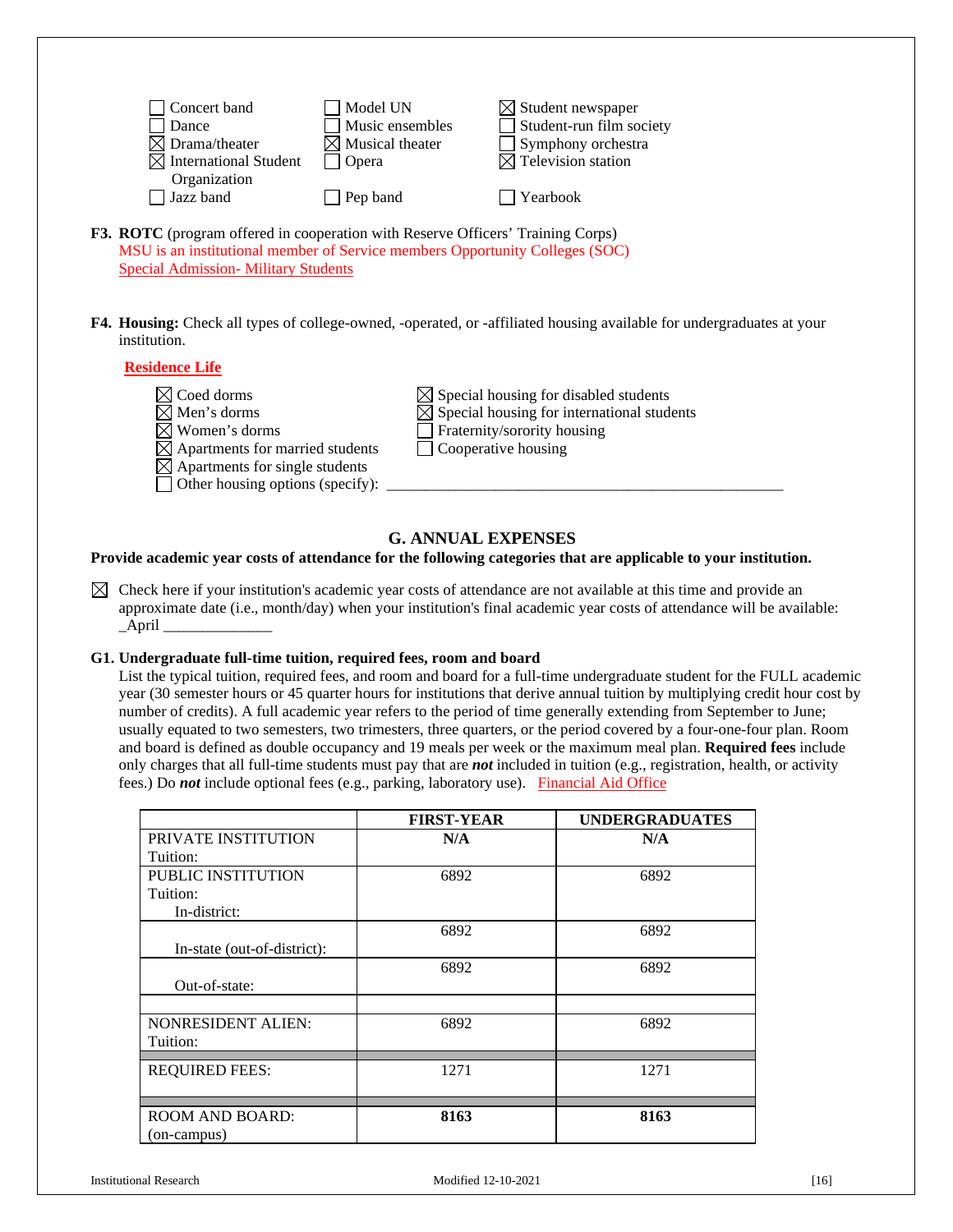**Source: MSU tuition and Fee schedule – Room and Board calculated using Platinum meal plan and average year total for Room rates.**

**G2. Number of credits per term a student can take for the stated full-time tuition** 12 minimum maximum

|  | Yes | $\boxtimes$ N |  |
|--|-----|---------------|--|
|--|-----|---------------|--|

**G3.** Do tuition and fees vary by year of study (e.g., sophomore, junior, senior)?  $\Box$  Yes  $\Box$  Yo **G4. Not Applicable**

#### **G5. Provide the estimated expenses for a typical full-time undergraduate student:**

|                                                                                                                                            | <b>Residents</b> | <b>Commuters</b><br>(living at home) | <b>Commuters</b><br>(not living at home) |
|--------------------------------------------------------------------------------------------------------------------------------------------|------------------|--------------------------------------|------------------------------------------|
| Books and supplies:                                                                                                                        | 1100             | <b>1100</b>                          | <b>1100</b>                              |
| Room only:                                                                                                                                 |                  |                                      | 2992                                     |
| Board only:                                                                                                                                |                  | 2534                                 | 3900                                     |
| <b>Room and board total (if</b><br>your college cannot provide<br>separate room and board<br>figures for commuters not<br>living at home): |                  |                                      |                                          |
| Transportation:                                                                                                                            | 1232             | 1232                                 | 1232                                     |
| Other expenses:                                                                                                                            | 2356             | 2356                                 | 2356                                     |

**Source: Laurie Weber- Financial Aid Office- Financial Aid website Fee schedule (Transportation is included in the cost of other expenses)**

#### **G6. Undergraduate per-credit-hour charges (tuition only):**

#### **As of Fall 2009 MSU is offering flat rate tuition- all students pay in-state, in-district tuition.**

| <b>PRIVATE INSTITUTIONS:</b>        | N/A    |
|-------------------------------------|--------|
| PUBLIC INSTITUTIONS<br>In-district: | 340.14 |
| In-state (out-of-district):         | 340.14 |
| Out-of-state:                       | 340.14 |
| <b>NONRESIDENT ALIENS:</b>          | 340.14 |

**Source: Annual Fee schedule From Business Office**

#### **H. FINANCIAL AID-Aid Awarded to Enrolled Undergraduates**

<span id="page-17-0"></span>**H1.** Enter total dollar amounts **awarded** to enroll full-time and less than full-time degree-seeking undergraduates **(using the same cohort reported in CDS Question B1, "total degree-seeking" undergraduates)** in the following categories. Include aid awarded to international students (i.e., those not qualifying for federal aid). **Aid that is non-need-based but that was used to meet need should be reported in the need-based aid column. (For a suggested order of precedence in assigning categories of aid to cover need, see the entry for "non-need-based scholarship or grant aid" on the last page of the definitions section.)**

Indicate the academic year for which data are reported for **items H1**, **H2**, **H2A**, and **H6** below: 2021-2022 estimated or  $\boxtimes$  2020-2021 final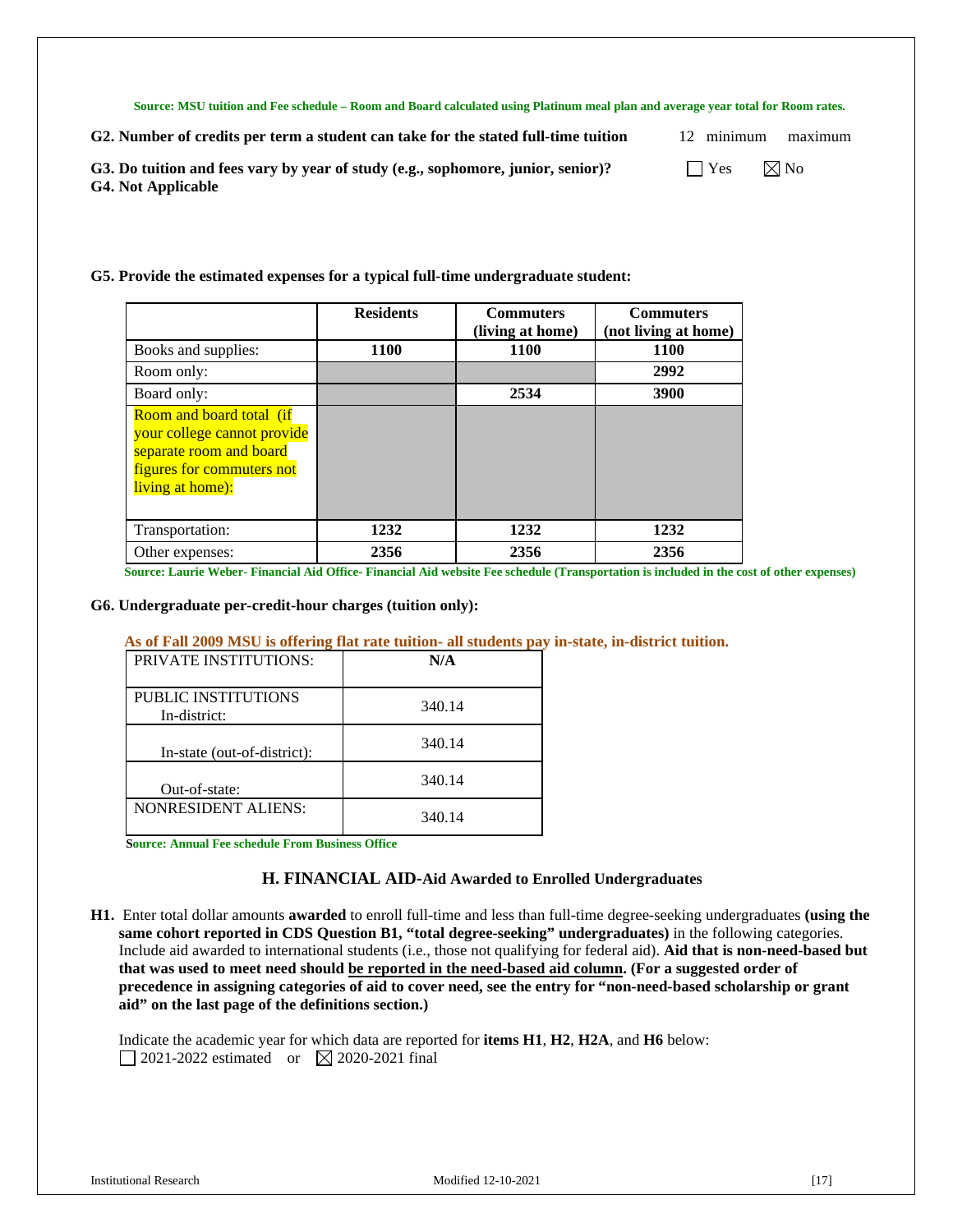| <b>Frequency (Fig. 1</b>                                                                                                                                                                | msututional methodology (nvi)<br>Need-based<br>(Include non-need-based | DOUI FIVI AIIU IIVI<br>Non-need-based<br>(Exclude non-need-based |
|-----------------------------------------------------------------------------------------------------------------------------------------------------------------------------------------|------------------------------------------------------------------------|------------------------------------------------------------------|
|                                                                                                                                                                                         | aid use to meet need.)                                                 | aid use to meet need.)                                           |
|                                                                                                                                                                                         | \$                                                                     |                                                                  |
| <b>Scholarships/Grants</b>                                                                                                                                                              |                                                                        |                                                                  |
| Federal                                                                                                                                                                                 | 2,445,436.12                                                           | 24,249.88                                                        |
| State (i.e., all states, not only the state in<br>which your institution is located)                                                                                                    | 1,074,171.18                                                           | 405,225.38                                                       |
| Institutional: Endowed scholarships,<br>annual gifts and tuition funded grants,<br>awarded by the college, excluding athletic<br>aid and tuition waivers (which are<br>reported below). | 393,514.36                                                             | 379,178.38                                                       |
| Scholarships/grants from external sources<br>(e.g., Kiwanis, National Merit) not<br>awarded by the college                                                                              |                                                                        |                                                                  |
| <b>Total Scholarships/Grants</b>                                                                                                                                                        | 4,532,617.42                                                           | 1,319,556.11                                                     |
| <b>Self-Help</b>                                                                                                                                                                        |                                                                        |                                                                  |
| Student loans from all sources (excluding<br>parent loans)                                                                                                                              | 3,721,797.40                                                           | 3,442,162.36                                                     |
| Federal Work-Study                                                                                                                                                                      | 83,130.99                                                              |                                                                  |
| State and other (e.g., institutional) work-<br>study/employment (Note: Excludes<br>Federal Work-Study captured above.)                                                                  |                                                                        |                                                                  |
| <b>Total Self-Help</b>                                                                                                                                                                  | 3,804,928.39                                                           | 3,442,162.36                                                     |
| <b>Parent Loans</b>                                                                                                                                                                     | 29,312.23                                                              | 126,725.77                                                       |
| <b>Tuition Waivers</b><br>Note: Reporting is optional. Report tuition<br>waivers in this row if you choose to report<br>them. Do not report tuition waivers<br>elsewhere.               | 445,237.50                                                             | 545,878.50                                                       |
| <b>Athletic Awards</b>                                                                                                                                                                  | 995,972.00                                                             | 327,551.00                                                       |
| <b>Total Other</b>                                                                                                                                                                      | 1,470,521.73                                                           | 1,000,155.27                                                     |

Which needs-analysis methodology does your institution use in awarding institutional aid? **(Formerly H3)**<br> **X** Eederal methodology (FM) Institutional methodology (IM) Both FM and IM  $\overline{\text{I}}$  **Institutional methodology (IM)** 

**Source: Laurie Weber- The College Board Data and Report NDU\_0035\_FA**

**H2. Number of Enrolled Students Awarded Aid:** List the number of degree-seeking full-time and less-than-full-time undergraduates who applied for and were awarded financial aid from any source. **Aid that is non-need-based but that was used to meet need should be counted as need-based aid.** Numbers should reflect the cohort awarded the dollars reported in H1. Note: In the chart below, students may be counted in more than one row, and full-time freshmen should also be counted as full-time undergraduates.

|                 |                                                                                                   | <b>First-time</b><br><b>Full-time</b><br>Freshmen | <b>Full-time</b><br>Undergrad<br>(Incl. Fresh) | <b>Less Than</b><br><b>Full-time</b><br>Undergrad |
|-----------------|---------------------------------------------------------------------------------------------------|---------------------------------------------------|------------------------------------------------|---------------------------------------------------|
| a)              | Number of degree-seeking undergraduate students (CDS Item B1 if<br>reporting on Fall 2013 cohort) | 374                                               | 1.835                                          | 453                                               |
| b)              | Number of students in line a who applied for need-based financial aid                             | 302                                               | 1.290                                          | 250                                               |
| $\mathcal{C}$ ) | Number of students in line <b>b</b> who were determined to have financial need                    | 184                                               | 857                                            | 198                                               |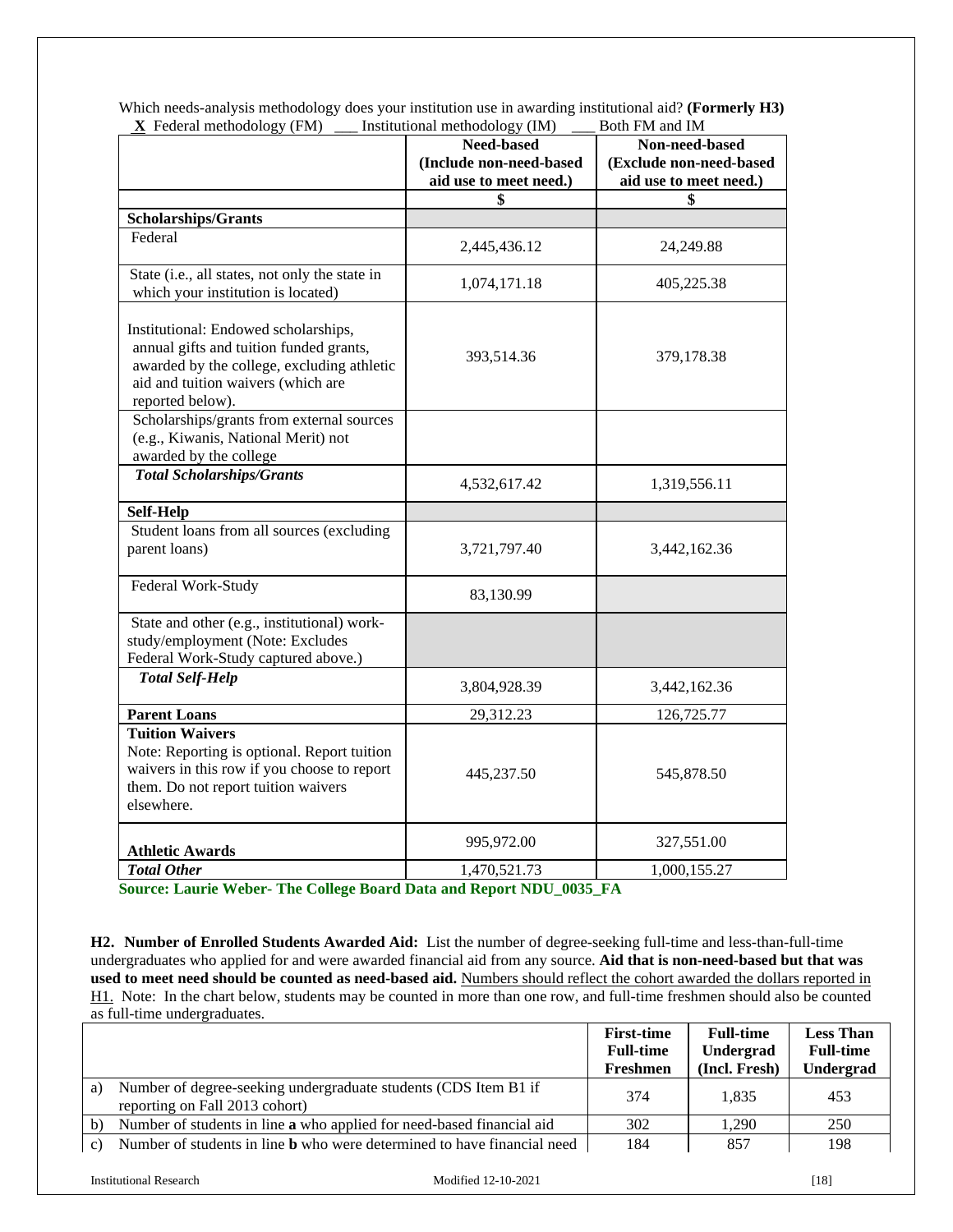| d)             | Number of students in line c who were awarded any financial aid                                                                                                                                                                                                                        | 183      | 840       | 184      |
|----------------|----------------------------------------------------------------------------------------------------------------------------------------------------------------------------------------------------------------------------------------------------------------------------------------|----------|-----------|----------|
| e)             | Number of students in line d who were awarded any need-based<br>scholarship or grant aid                                                                                                                                                                                               | 174      | 792       | 154      |
| f              | Number of students in line <b>d</b> who were awarded any need-based self-help<br>aid                                                                                                                                                                                                   | 111      | 547       | 121      |
| g)             | Number of students in line <b>d</b> who were awarded any non-need-based<br>scholarship or grant aid                                                                                                                                                                                    | 25       | 89        | 12       |
| h)             | Number of students in line <b>d</b> whose need was fully met (exclude PLUS<br>loans, unsubsidized loans, and private alternative loans)                                                                                                                                                | 58       | 296       | 54       |
| $\mathbf{i}$   | On average, the percentage of need that was met of students who were<br>awarded any need-based aid. Exclude any aid that was awarded in excess<br>of need as well as any resources that were awarded to replace EFC<br>(PLUS loans, unsubsidized loans, and private alternative loans) | 63.87%   | 66.03%    | 56.67%   |
| $\mathbf{i}$   | The average financial aid package of those in line <b>d.</b> Exclude any<br>resources that were awarded to replace EFC (PLUS loans, unsubsidized<br>loans, and private alternative loans)                                                                                              | 9,949.49 | 10,684.25 | 7,707.28 |
| $\bf{k}$       | Average need-based scholarship or grant award of those in line e                                                                                                                                                                                                                       | 5,666.82 | 5,837.69  | 3,892.68 |
| $\overline{1}$ | Average need-based self-help award (excluding PLUS loans,<br>unsubsidized loans, and private alternative loans) of those in line f                                                                                                                                                     | 4,573.51 | 5,599.10  | 5,566.51 |
| m)             | Average need-based loan (excluding PLUS loans, unsubsidized loans,<br>and private alternative loans) of those in line f who were awarded a need-<br>based loan                                                                                                                         | 4,477.94 | 5,611.25  | 5,566.51 |

**Source: Laurie Weber- Financial Aid Office-NDU\_0035\_FA**

**H2A. Number of Enrolled Students Awarded Non-need-based Scholarships and Grants:** List the number of degree-seeking full-time and less-than-full-time undergraduates who had no financial need and who were awarded institutional non-need-based scholarship or grant aid. Numbers should reflect the cohort awarded the dollars reported in H1. Note: In the chart below, students may be counted in more than one row, and full-time freshmen should also be counted as full-time undergraduates.

|          |                                                                                                                                                                                                               | <b>First-time</b><br><b>Full-time</b> | <b>Full-time</b><br>Undergrad | <b>Less Than</b><br><b>Full-time</b> |
|----------|---------------------------------------------------------------------------------------------------------------------------------------------------------------------------------------------------------------|---------------------------------------|-------------------------------|--------------------------------------|
|          |                                                                                                                                                                                                               | Freshmen                              | (Incl. Fresh)                 | Undergrad                            |
| n)       | Number of students in line a who had no financial need and who were<br>awarded institutional non-need-based scholarship or grant aid (exclude<br>those who were awarded athletic awards and tuition benefits) | 69                                    | 295                           | 16                                   |
| $\Omega$ | Average dollar amount of institutional non-need-based scholarship and<br>grant aid awarded to students in line <b>n</b>                                                                                       | 761.69                                | 1.048.45                      | 987.34                               |
| p)       | Number of students in line a who were awarded an institutional non-<br>need-based athletic scholarship or grant                                                                                               | 33                                    | 70                            |                                      |
| q)       | Average dollar amount of institutional non-need-based athletic<br>scholarships and grants awarded to students in line <b>p</b>                                                                                | 3.474.24                              | 3.780.56                      | 3,000                                |

**Source: Laurie Weber- Financial Aid Office- NDU\_0035\_FA**

**Note:** These are the graduates and loan types to include and exclude in order to fill out CDS H4, H4a, H5 and H5a. **Source: Laurie Weber- Financial Aid Office- NDU\_0035\_FA**

Note: These are the graduates and loan types to include and exclude in order to fill out CDS H4 and H5. Include:

\* 2021 undergraduate class: all students who started at your institution as first-time students and received a bachelor's degree between July 1, 2020 and June 30, 2021.

- \* Only loans made to students who borrowed while enrolled at your institution.
- \* co-signed loans.

Exclude:

- \* Students who transferred in.
- \* Money borrowed at other institutions.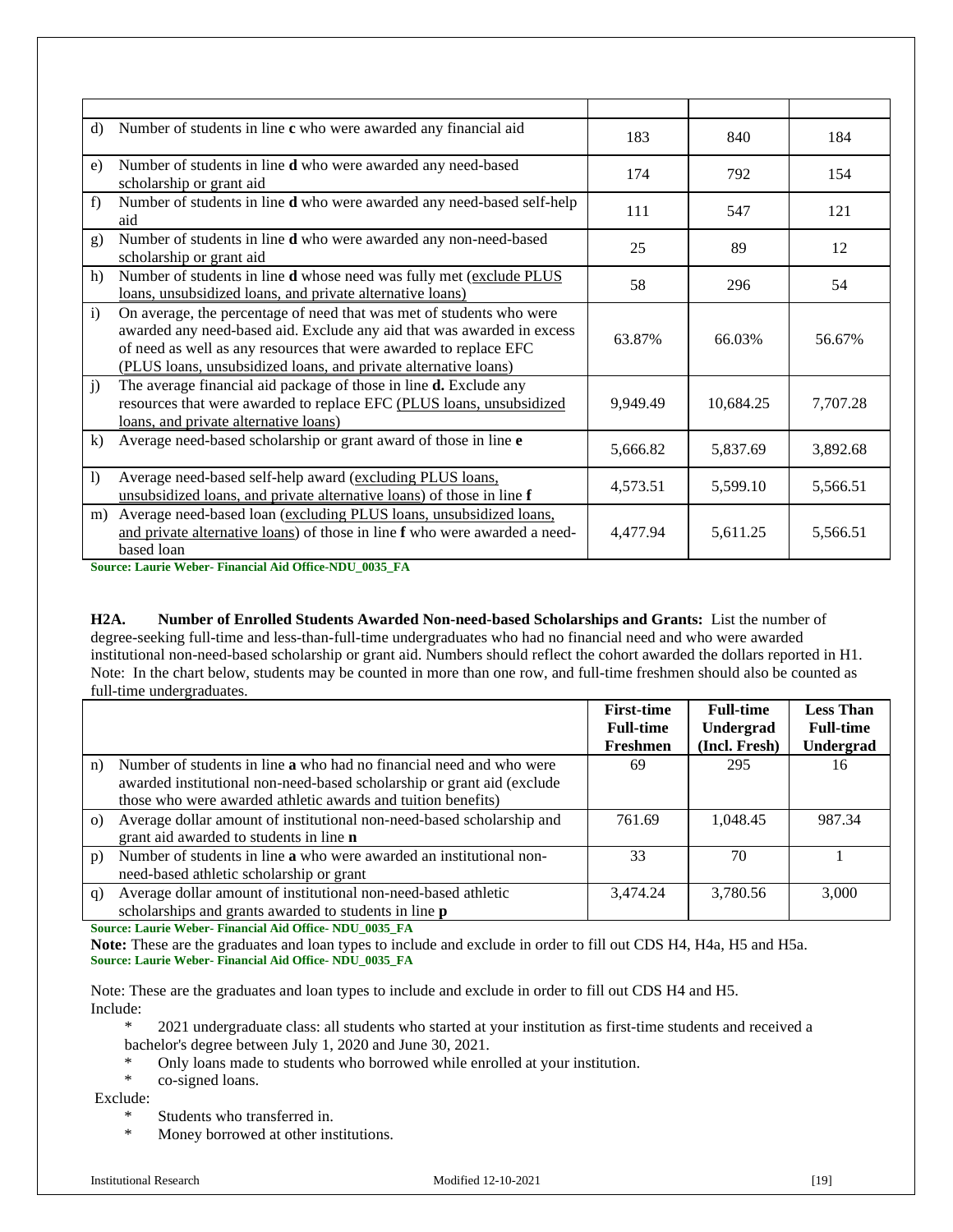- Parent loans
- Students who did not graduate or who graduated with another degree or certificate (but no Bachelor's degree.
- H4. Number of students in the 2021 undergraduate class who started at your institution as first-time students and received a bachelor's degree between July 1, 2020 and June 30, 2021= **186 Source: Laurie Weber- Financial Aid Office- NDU\_0035\_FA**

H5.Number and percent of students in class (defined in H4 above) borrowing from federal, nonfederal, and any loan sources, and the average (or mean) amount borrowed. NOTE: The "Average per-undergraduate-borrower cumulative principal borrowed," is designed to provide better information about student borrowing from federal and nonfederal (institutional, state, commercial) sources. The numbers, percentages, and averages for each row should be based only on the loan source specified for the particular row. For example, the federal loans average (row b) should only be the cumulative average of federal loans and the private loans average (row e) should only be the cumulative average of private loans. Report the average per-borrower cumulative undergraduate indebtedness of those in line H4.

Source/Type of Loans Number in the class (defined in H4 above) who borrowed from the types of loans specified in the first column Percent of the class (defined above) who borrowed from the types of loans specified in the first column (nearest 1%) Average perundergraduate-borrower cumulative principal borrowed from the types of loans specified in the first column (nearest \$1) a) Any loan program: Federal Perkins, Federal Stafford Subsidized and Unsubsidized, institutional, state, private loans that your institution is aware of, etc. Include both Federal Direct Student Loans and Federal Family Education Loans. 96 52% \$24,730.00 b) Federal loan programs: Federal Perkins, Federal Stafford Subsidized and Unsubsidized. Include both Federal Direct Student Loans and Federal Family Education Loans. 96 52% \$23,035.00 c) Institutional loan programs.  $\begin{vmatrix} 0 & 0 \\ 0 & 1 \end{vmatrix}$  0%  $\begin{vmatrix} 0 & 0 \\ 0 & 0 \end{vmatrix}$  \$0.00 d) State loan programs.  $\begin{array}{ccc} 0 & 0 \\ 0 & 0 \end{array}$  0%  $\begin{array}{ccc} 0 & 0 \\ 0 & 0 \end{array}$  \$0.00 e) Private student loans made by a bank or lender. 21 11%  $\frac{11\%}{11\%}$  512,318.00

**Source: Laurie Weber- Financial Aid Office- NDU\_0035\_FA**

*Additionally, a definition for "private students loans" has been added to the glossary that reads: "Private student loans: A nonfederal loan made by a lender such as a bank, credit union or private lender used to pay for up to the annual cost of education, less any financial aid received."*

**Source: Laurie Weber- Financial Aid Office- NDU\_0035\_FA**

**Aid to Undergraduate Degree-seeking Nonresident Aliens** (Note: Report numbers and dollar amounts for the same academic year checked in item H1.)

**H6.** Indicate your institution's policy regarding institutional scholarship and grant aid for undergraduate degree-seeking nonresident aliens:

 $\bar{\boxtimes}$ 

Institutional need-based scholarship or grant aid is available

- Institutional non-need-based scholarship or grant aid is available
- Institutional scholarship and grant aid is not available

If institutional financial aid is available for undergraduate degree-seeking nonresident aliens, provide the number of undergraduate degree-seeking nonresident aliens who were awarded need-based or non-need-based aid: **136**

Average dollar amount of institutional financial aid awarded to undergraduate degree-seeking nonresident aliens: **\$3,427.62**

Total dollar amount of institutional financial aid awarded to undergraduate degree-seeking nonresident aliens: **\$466,156.19**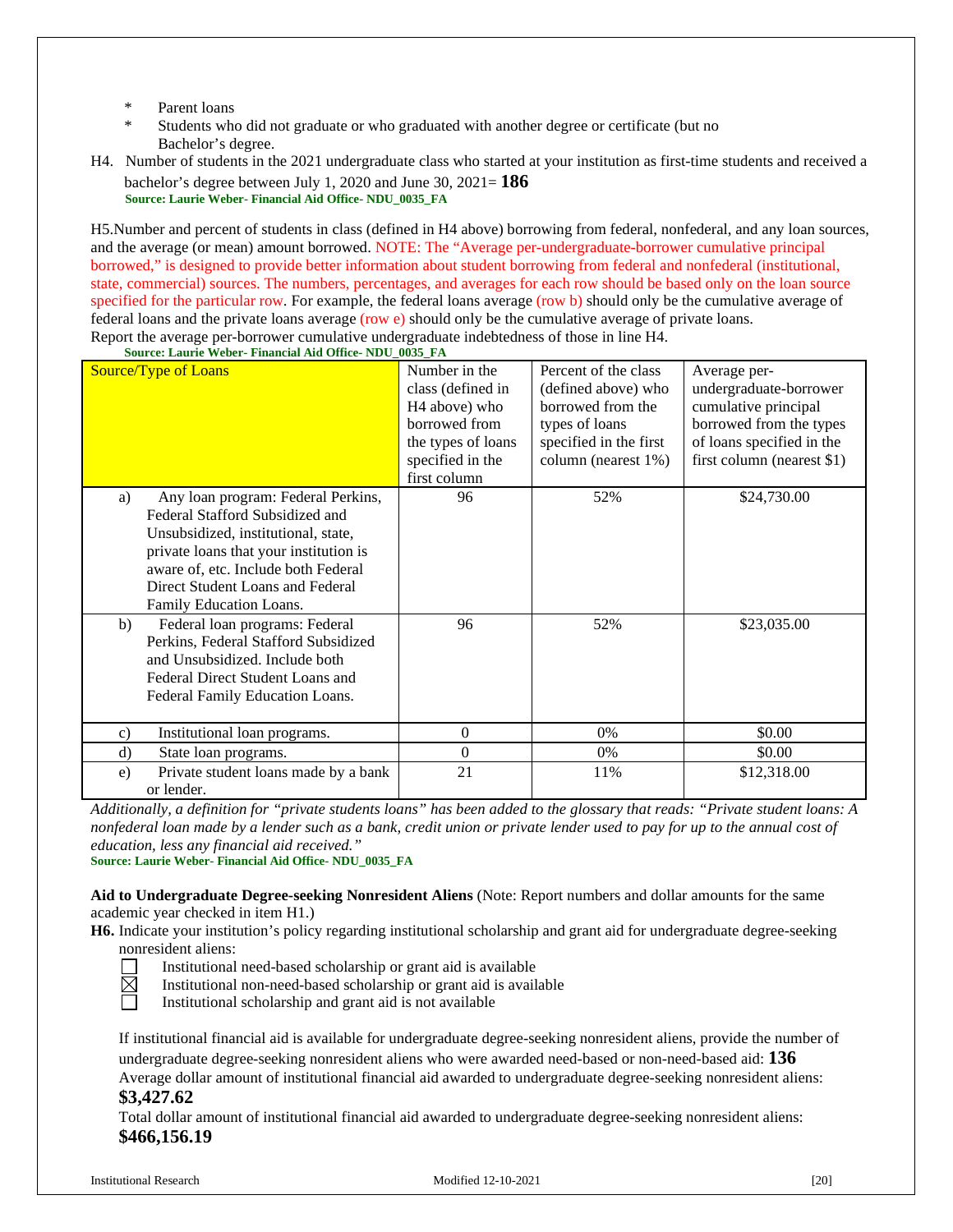**H7.** Check off all financial aid forms nonresident alien first-year financial aid applicants must submit:

| $\boxtimes$ | Institution's own financial aid form              |
|-------------|---------------------------------------------------|
|             | CSS/Financial Aid PROFILE                         |
|             | International Student's Financial Aid Application |
|             | International Student's Certification of Finances |
| $\boxtimes$ | Other: _MSU Scholarship Applications              |

#### **Process for First-Year/Freshman Students**

**H8.** Check off all financial aid forms domestic first-year (freshman) financial aid applicants must submit:

| <b>FAFSA</b>                          |
|---------------------------------------|
| Institution's own financial aid form  |
| <b>CSS/Financial Aid PROFILE</b>      |
| State aid form                        |
| <b>Noncustodial PROFILE</b>           |
| Business/Farm Supplement              |
| Other: _ MSU Scholarship Applications |

**H9.** Indicate filing dates for first-year (freshman) students:

- X Priority date for filing required financial aid forms: February 15th Deadline for filing required financial aid forms: N/A
- No deadline for filing required forms (applications processed on a rolling basis):
- **H10.** Indicate notification dates for first-year (freshman) students (answer a or b):
	- a.) Students notified on or about (date): **3/15**
	- b.) Students notified on a rolling basis: **YES** If yes, starting date: **3/15**

**H11.** Indicate reply dates:

Students must reply by (date): \_\_\_\_\_\_\_\_\_\_\_\_\_\_\_\_ or within \_\_\_**4**\_\_\_\_ weeks of notification.

#### **Types of Aid Available**

Please check off all types of aid available to undergraduates at your institution:

**H12.** Loans

| FEDERAL DIRECT STUDENT LOAN PROGRAM (DIRECT LOAN) |  |
|---------------------------------------------------|--|
|---------------------------------------------------|--|

- Direct Subsidized Stafford Loans
- Direct Unsubsidized Stafford Loans
- XXX Direct PLUS Loans
- Federal Perkins Loans
- Federal Nursing Loans
- $\square$  $\square$  $\square$ State Loans
- College/university loans from institutional funds
- $\boxtimes$ Other (specify): \_\_Private Alternative Loans\_\_\_\_\_\_\_\_\_\_\_\_\_\_\_\_\_\_\_\_\_\_\_\_\_\_\_\_\_\_\_\_\_\_\_\_\_\_\_

# **H13.** Scholarships and Grants [MSU Scholarships-](http://www.minotstateu.edu/finaid/scholarships.shtml) Click Here

#### NEED-BASED:  $\frac{\boxtimes}{\boxtimes}$ Federal Pell

SEOG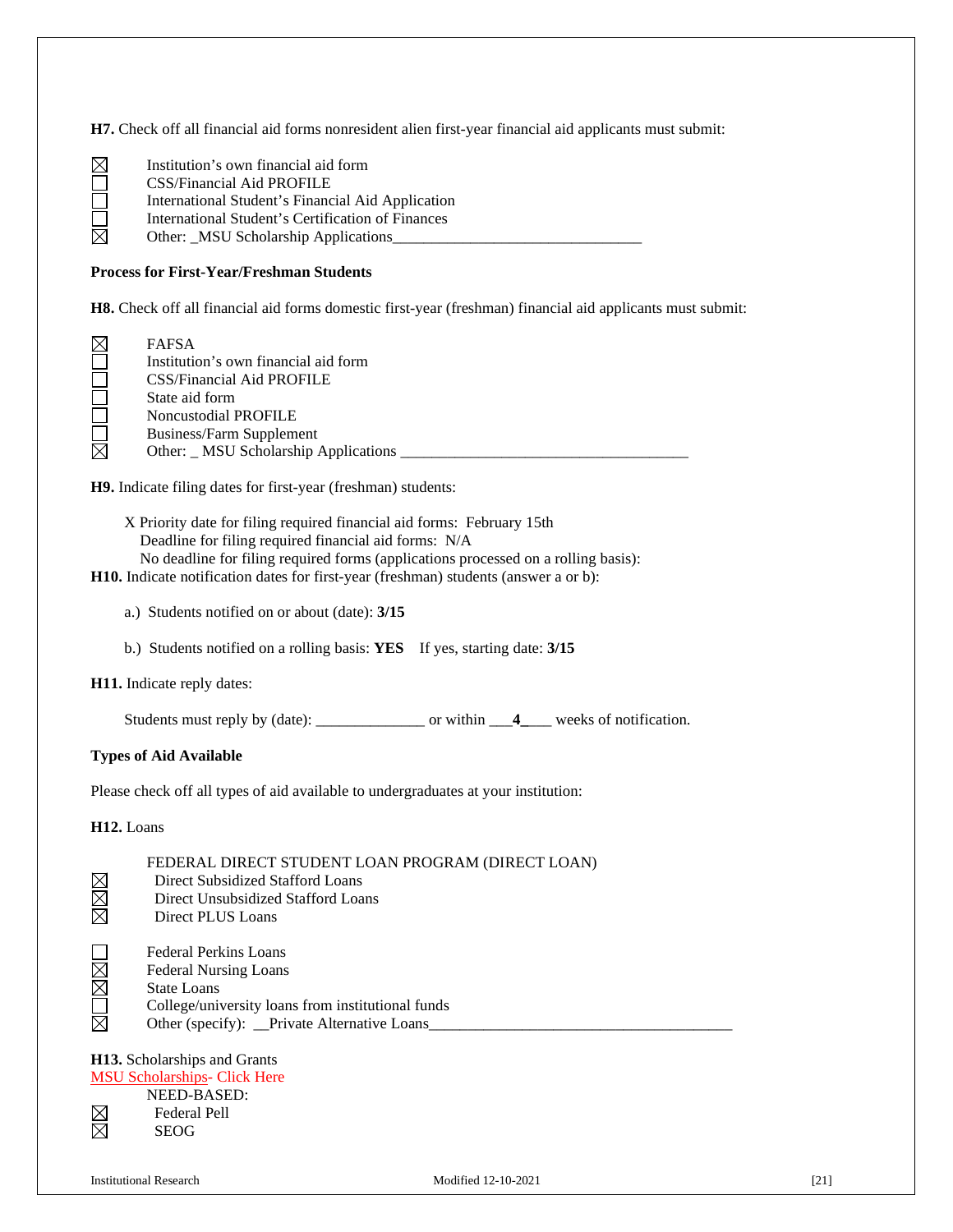- State scholarships/grants
- Private scholarships
- $\square$  $\times$ College/university scholarship or grant aid from institutional funds
- United Negro College Fund
- Federal Nursing Scholarship
- 岗 Other (specify): See Link above for more information

**H14.** Check off criteria used in awarding institutional aid. Check all that apply.

| Non-need | <b>Need-based</b> |                    | Non-need | <b>Need-based</b> |                          |
|----------|-------------------|--------------------|----------|-------------------|--------------------------|
| Χ        |                   | Academics          |          |                   | Leadership               |
| X        |                   | Alumni affiliation |          |                   | Minority status          |
| Χ        |                   | Art                |          | Х                 | Music/drama              |
| X        |                   | Athletics          |          |                   | Religious affiliation    |
|          |                   | Job skills         |          | X                 | State/district residency |
|          |                   | <b>ROTC</b>        |          |                   |                          |

#### **I. INSTRUCTIONAL FACULTY AND CLASS SIZE**

#### <span id="page-22-0"></span>**I-1. Please report the number of instructional faculty members in each category for fall. Include faculty who are on your institution's payroll on the census date your institution uses for IPEDS/AAUP.**

The following definition of full-time instructional faculty is used by the American Association of University Professors (AAUP) in its annual Faculty Compensation Survey (the part time definitions are not used by AAUP). Instructional Faculty is defined as those members of the instructional-research staff whose major regular assignment is instruction, including those with released time for research. Use the chart below to determine inclusions and exclusions:

|                                                                                                                                                                                                                                      | Full-time | Part-time                                                                |
|--------------------------------------------------------------------------------------------------------------------------------------------------------------------------------------------------------------------------------------|-----------|--------------------------------------------------------------------------|
| (a) instructional faculty in preclinical and clinical medicine, faculty who are not paid (e.g., those who donate their<br>services or are in the military), or research-only faculty, post-doctoral fellows, or pre-doctoral fellows | Exclude   | Include only if they teach one<br>or more non-clinical credit<br>courses |
| (b) administrative officers with titles such as dean of students, librarian, registrar, coach, and the like, even<br>though they may devote part of their time to classroom instruction and may have faculty status                  | Exclude   | Include if they teach one or<br>more non-clinical credit<br>courses      |
| (C) other administrators/staff who teach one or more non-clinical credit courses even though they do not have<br>faculty status                                                                                                      | Exclude   | Include                                                                  |
| (d) undergraduate or graduate students who assist in the instruction of courses, but have titles such as teaching<br>assistant, teaching fellow, and the like                                                                        | Exclude   | Exclude                                                                  |
| (e) faculty on sabbatical or leave with pay                                                                                                                                                                                          | Include   | Exclude                                                                  |
| (f) faculty on leave without pay                                                                                                                                                                                                     | Exclude   | Exclude                                                                  |
| (g) replacement faculty for faculty on sabbatical leave or leave with pay                                                                                                                                                            | Exclude   | Include                                                                  |

*Full-time instructional faculty:* faculty employed on a full-time basis for instruction (including those with released time for research)

Part-time instructional faculty: Adjuncts and other instructors being paid solely for part-time classroom instruction. Also includes full-time faculty teaching less than two semesters, three quarters, two four-month sessio

Minority faculty: includes faculty who designate themselves as black, non-Hispanic; American Indian or Alaskan native; Asian or Pacific Islander; or Hispanic.<br>Doctorate: includes such degrees as Doctor of Philosophy, Docto and public administration.

First-professional: includes the fields of dentistry (DDS or DMD), medicine (MD), optometry (OD), osteopathic medicine (DO), pharmacy (DPharm or BPharm), podiatric medicine (DPM), veterinary<br>medicine (DVM), chiropractic (D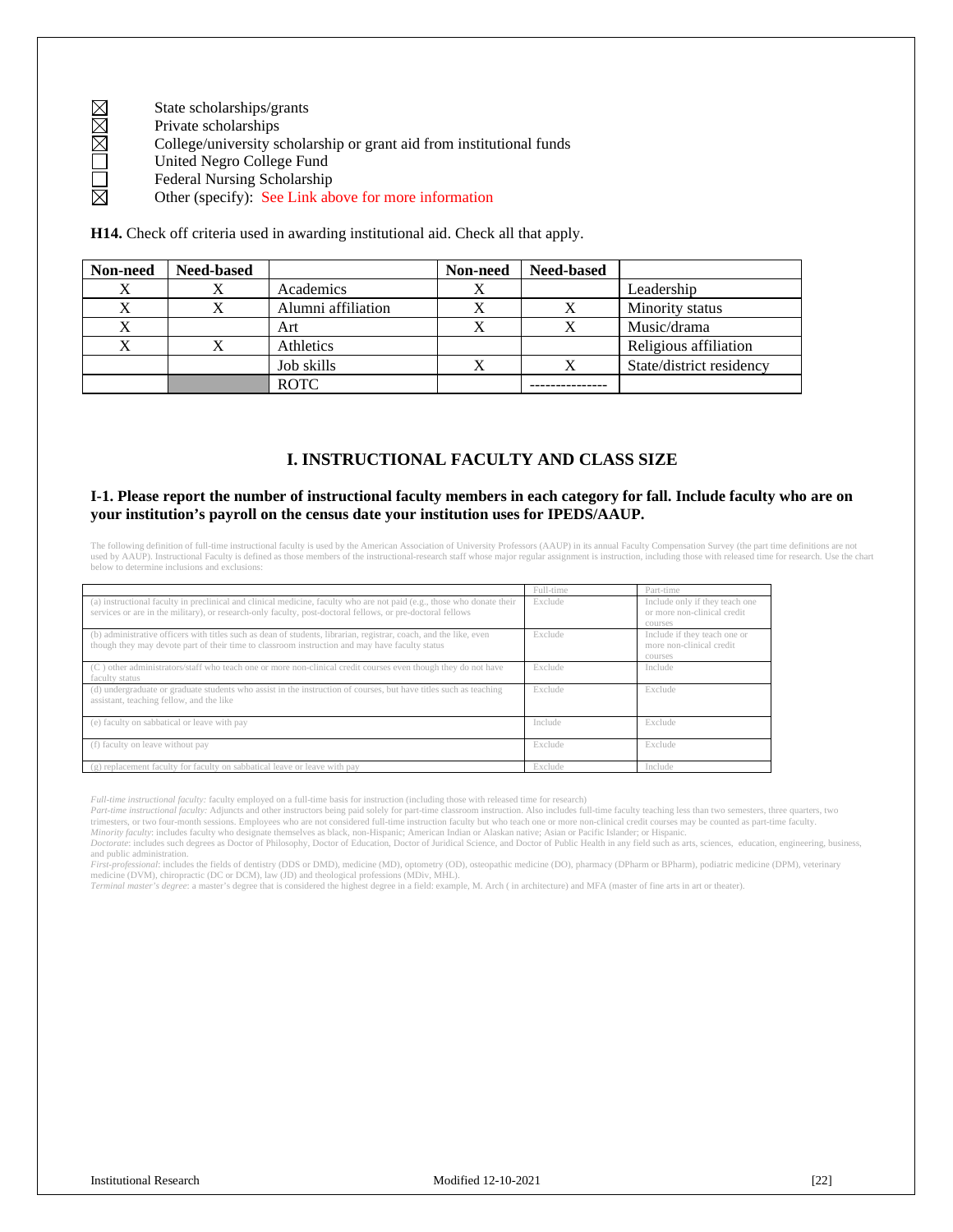|                                                                          | <b>Full-time</b> | Part-time | <b>Total</b> |
|--------------------------------------------------------------------------|------------------|-----------|--------------|
| Total number of instructional faculty (part a and b)<br>a.)              | 148              | 143       | 291          |
| Total number who are members of minority groups (part k)<br>b.           | 10               | 12        | 22           |
| Total number who are women(part k)<br>$\mathbf{c}$ .                     | 87               | 98        | 185          |
| Total number who are men (part k)<br>d.                                  | 61               | 45        | 106          |
| Total number who are nonresident aliens (international) (part k)<br>e.   |                  | 10        | 17           |
| Total number with doctorate, first professional, or other<br>$f_{\cdot}$ | 90               |           | 90           |
| terminal degree                                                          |                  |           |              |
| Total number whose highest degree is a master's but not a<br>g.)         | 53               |           | 53           |
| terminal master's                                                        |                  |           |              |
| h.) Total number whose highest degree is a bachelor's                    |                  |           |              |
| Total number whose highest degree is unknown or other (Note:<br>$i$ .    |                  |           | 0            |
| Items $f$ , $g$ , $h$ , and $i$ must sum up to item $a$ .)               |                  |           |              |
| j.) Total number in stand-alone graduate/professional programs in        | $\theta$         |           | 0            |
| which faculty teach virtually only graduate-level students               |                  |           |              |

**Source: - HR IPEDS HR Data available after December- Section f-g-h-I found in VPAA database of terminal degree data**

#### **I-2. Student to Faculty Ratio**

Report the ratio of full-time equivalent students (full-time plus 1/3 part time) to full-time equivalent instructional faculty (full time plus 1/3 part time). In the ratio calculations, exclude both faculty and students in stand-alone graduate or professional programs such as medicine, law, veterinary, dentistry, social work, business, or public health in which faculty teach virtually only graduate level students. Do not count undergraduate or graduate student teaching assistants as faculty.

Student to Faculty ratio: 11\_ to 1 (based on **FT UG + .33 PT UG + .33 PT /FT Faculty + .33 PT Faculty**). Source: Student data from Factbook "MSU Enrollment" **Faculty Students UG FT and PT**

FT Faculty=150

PT Faculty 141 \*.33=47 197

FT=1840 PT= 736\*.33=243 2083

# <span id="page-23-0"></span>**Number of Class Sections with Undergraduates Enrolled**

|                          | $2 - 9$ | $10-19$             | $20 - 29$ | 30-39  | 40-49 | 50-99 | $100+$ | <b>Total</b> |
|--------------------------|---------|---------------------|-----------|--------|-------|-------|--------|--------------|
| <b>Class Sections</b>    | 159     | 201                 | 98        | $\sim$ |       |       |        | 474          |
| <b>Class Subsections</b> |         | 1 <sub>0</sub><br>∸ |           |        | ∼     |       |        | 26           |
|                          |         |                     |           |        |       |       |        |              |

#### **NDU\_MIS\_SR\_EVAL\_COURSE\_DATA (See file for directions)**

Class sections and sub-sections do not include: independent study, co-operative programs, internships, foreign language tutor sessions, practicums, and all students in one-on-one classes. Each class section is counted only once and is not duplicated. Course sub-sections include: laboratory, recitation, and discussion subsections.

*Class Sections:* A class section is an organized course offered for credit, identified by discipline and number, meeting at a stated time or times in a classroom or similar setting, and not a subsection such as a laboratory or discussion session. Undergraduate class sections are defined as any sections in which at least one degree-seeking undergraduate student is enrolled for credit. Exclude distance learning classes and noncredit classes and individual instruction such as dissertation or thesis research, music instruction, or one-to-one readings. Exclude students in independent study, co-operative programs, internships, foreign language taped tutor sessions, practicums, and all students in one-on-one classes. Each class section should be counted only once and should not be duplicated because of course catalog cross-listings.

*Class Subsections:* A class subsection includes any subsection of a course, such as laboratory, recitation, and discussion subsections that are supplementary in nature and are scheduled to meet separately from the lecture portion of the course.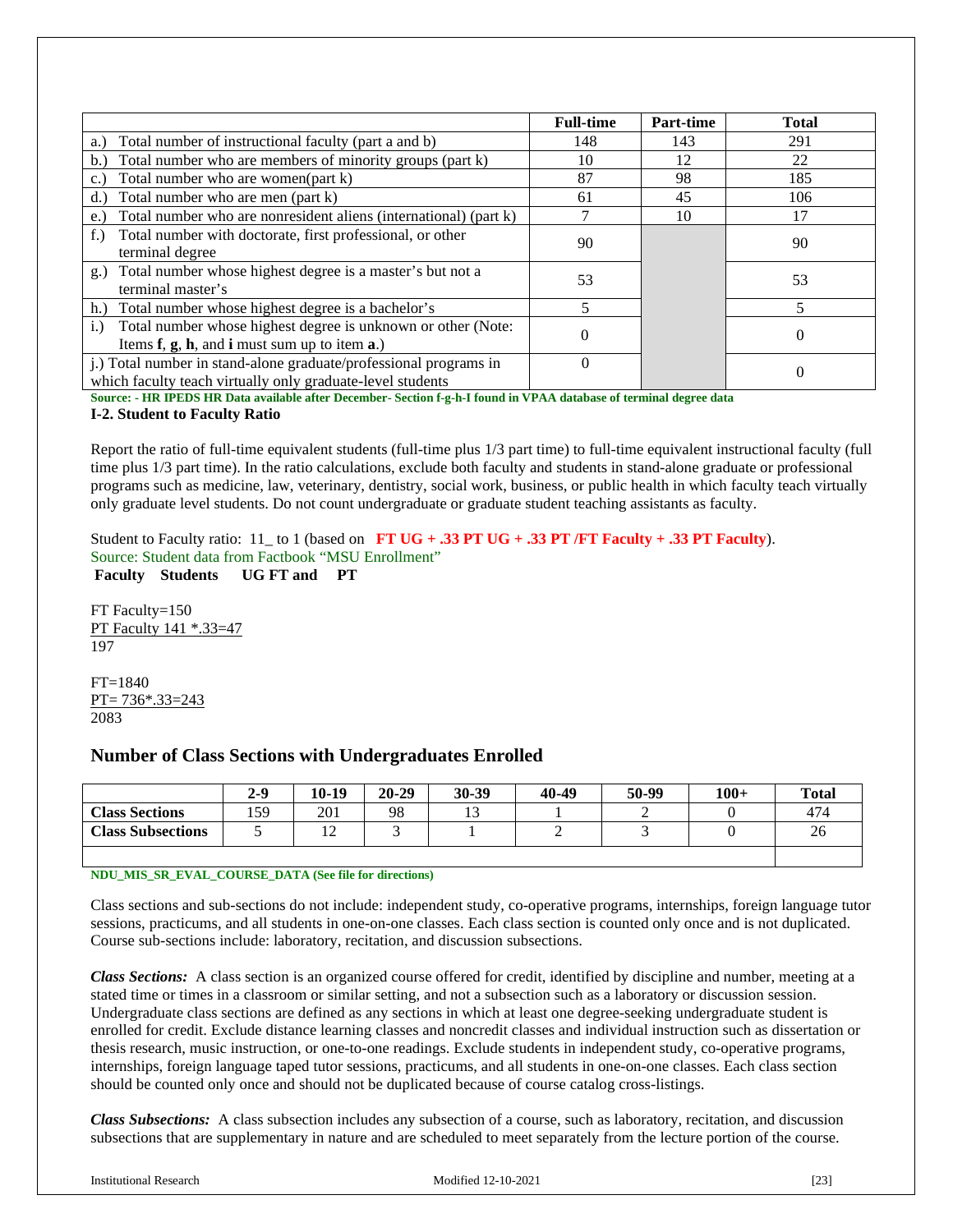Undergraduate subsections are defined as any subsections of courses in which degree-seeking undergraduate students enrolled for credit. As above, exclude noncredit classes and individual instruction such as dissertation or thesis research, music instruction, or one-to-one readings. Each class subsection should be counted only once and should not be duplicated because of cross-listings.

Using the above definitions, please report for each of the following class-size intervals the number of *class sections* and *class subsections* offered. For example, a lecture class with 800 students who met at another time in 40 separate labs with 20 students should be counted once in the "100+" column in the class section column and 40 times under the "20-29" column of the class subsections table.

#### **J. Disciplinary areas of DEGREES CONFERRED**

#### <span id="page-24-0"></span>**Degrees conferred between July 1, 2019 and June 30, 2020**

For each of the following discipline areas, provide the percentage of diplomas/certificates, associate, and bachelor's degrees awarded. To determine the percentage, use majors, not headcount (e.g., students with one degree but a double major will be represented twice). Calculate the percentage from your institution's IPEDS Completions by using the sum of 1st and 2nd majors for each CIP code as the numerator and the sum of the Grand Total by 1st Majors and the Grand Total by  $2<sup>nd</sup>$  major as the denominator. If you prefer, you can compute the percentages using  $1<sup>st</sup>$  majors only.

| Category                          | Diploma/<br><b>Certificates</b> | $\frac{0}{0}$ | <b>Associate</b> | $\frac{0}{0}$ | <b>Bachelor's</b> | $\frac{0}{0}$ | <b>CIP 2000</b><br>Categorie |
|-----------------------------------|---------------------------------|---------------|------------------|---------------|-------------------|---------------|------------------------------|
|                                   |                                 |               |                  |               |                   |               | s to                         |
|                                   |                                 |               |                  |               |                   |               | <b>Include</b>               |
| Agriculture                       |                                 |               |                  |               |                   |               |                              |
| Natural resources/environmental   |                                 |               |                  |               |                   |               | 3                            |
| science                           |                                 |               |                  |               |                   |               |                              |
| Architecture                      |                                 |               |                  |               |                   |               | 4                            |
| Area and ethnic studies           |                                 |               |                  |               |                   |               | 5                            |
| Communications/journalism         |                                 |               |                  |               | 7                 | 1%            | 9                            |
| Communication technologies        |                                 |               |                  |               | $\mathbf{1}$      | 0%            | 10                           |
| Computer and information sciences |                                 |               |                  |               | 11                | 1%            | 11                           |
| Personal and culinary services    |                                 |               |                  |               |                   |               | 12                           |
| Education                         | 1                               | 8%            |                  |               | 96                | 6%            | 13                           |
| Engineering                       |                                 |               |                  |               |                   |               | 14                           |
| Engineering technologies          |                                 |               |                  |               |                   |               | 15                           |
| Foreign languages and literature  |                                 |               |                  |               | 5                 | 1%            | 16                           |
| Family and consumer sciences      |                                 |               |                  |               |                   |               | 19                           |
| Law/legal studies                 |                                 |               |                  |               |                   |               | 22                           |
| English                           |                                 |               |                  |               | 5                 | 1%            | 23                           |
| Liberal arts/general studies      |                                 |               |                  |               | 21                | 2%            | 24                           |
| Library science                   |                                 |               |                  |               |                   |               | 25                           |
| Biological/life sciences          |                                 |               |                  |               | $\overline{c}$    | $0\%$         | 26                           |
| Mathematics                       |                                 |               |                  |               | $\overline{2}$    | 0%            | 27                           |
| Military science and technologies |                                 |               |                  |               |                   |               | 29                           |
| Interdisciplinary studies         |                                 |               |                  |               |                   |               | 30                           |
| Parks and recreation              |                                 |               |                  |               | 20                | 3%            | 31                           |
| Philosophy and religious studies  |                                 |               |                  |               |                   |               | 38                           |
| Theology and religious vocations  |                                 |               |                  |               |                   |               | 39                           |
| Physical sciences                 |                                 |               |                  |               | 4                 | 1%            | 40                           |
| Science technologies              |                                 |               |                  |               |                   |               | 41                           |
| Psychology                        |                                 |               |                  |               | 10                | 2%            | 42                           |
| Security and protective services  |                                 |               |                  |               | 43                | 8%            | 43                           |
| Public administration and social  |                                 |               |                  |               | 78                | 16%           | 44                           |
| services                          |                                 |               |                  |               |                   |               |                              |
| Social sciences                   |                                 |               |                  |               | $\mathbf{1}$      | 0%            | 45                           |
| Construction trades               |                                 |               |                  |               |                   |               | 46                           |
| Mechanic and repair technologies  |                                 |               |                  |               |                   |               | 47                           |
| Precision production              |                                 |               |                  |               |                   |               | 48                           |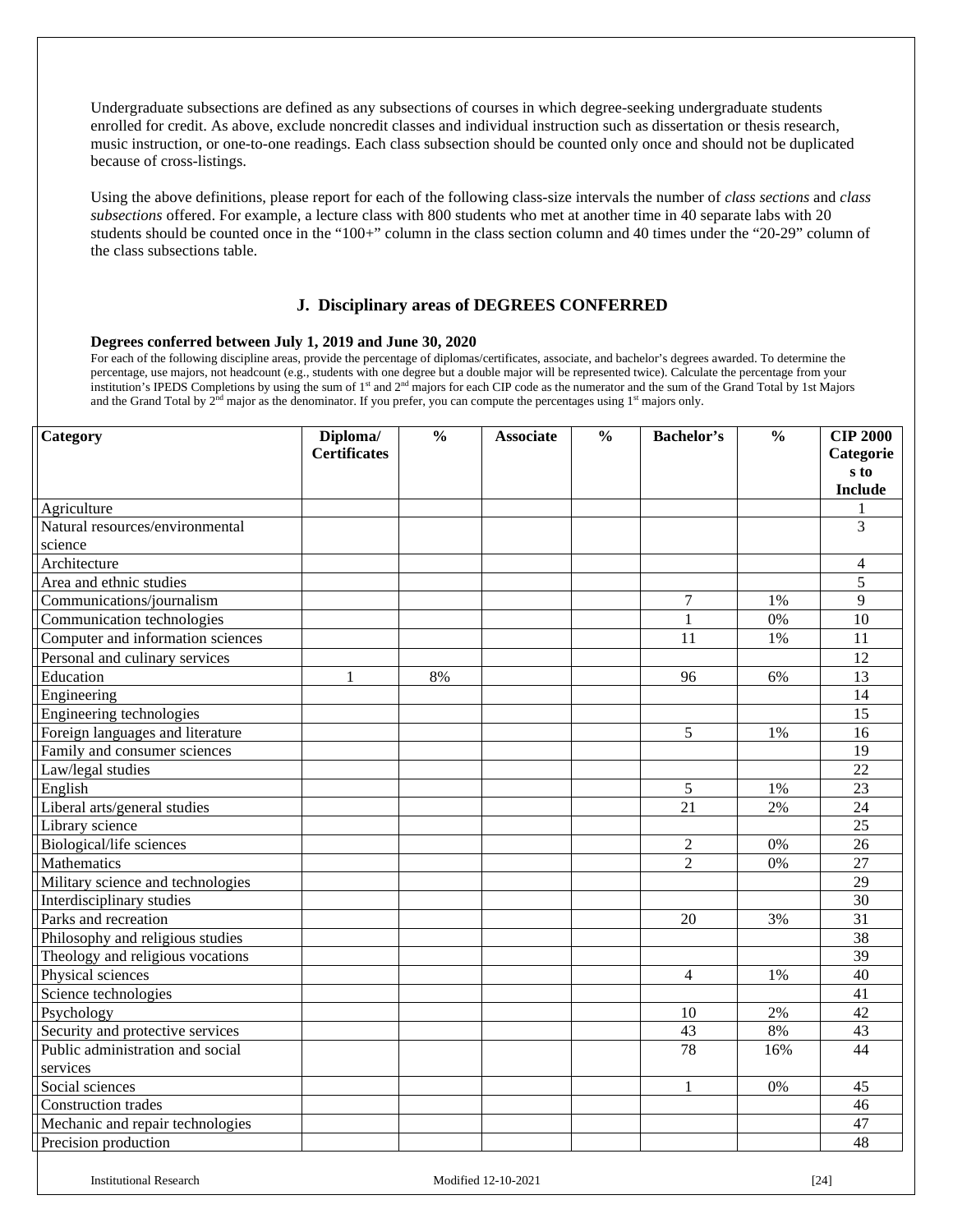| 92%  |      | 147 | 36%  | 52         |
|------|------|-----|------|------------|
|      |      |     | 2%   | 54         |
|      |      |     |      |            |
| 100% | 100% | 561 | 100% | <b>CIP</b> |
|      |      |     | 85   | 1%<br>20%  |

<span id="page-25-0"></span>**NDUS>Adhoc Reports>Programs Completed Report**

File is unduplicated so this only includes 1<sup>st</sup> majors.

|  |  | <b>Common Data Set Definitions</b> |
|--|--|------------------------------------|
|--|--|------------------------------------|

#### All definitions related to the financial aid section appear at the end of the Definitions document.

Items preceded by an asterisk (\*) represent definitions agreed to among publishers which do not appear on the CDS document but may be present on individual publishers' surveys.

**\*Academic advisement:** Plan under which each student is assigned to a faculty member or a trained adviser, who, through regular meetings, helps the student plan and implement immediate and long-term academic and vocational goals.

**Accelerated program:** Completion of a college program of study in fewer than the usual number of years, most often by attending summer sessions and carrying extra courses during the regular academic term**.**

**Admitted student:** Applicant who is offered admission to a degree-granting program at your institution.

**\*Adult student services:** Admission assistance, support, orientation, and other services expressly for adults who have started college for the first time, or who are re-entering after a lapse of a few years.

**American Indian or Alaska native:** A person having origins in any of the original peoples of North America and who maintains cultural identification through tribal affiliation or community recognition.

**Applicant (first-time, first year):** An individual who has fulfilled the institution's requirements to be considered for admission (including payment or waiving of the application fee, if any) and who has been notified of one of the following actions: admission, non-admission, placement on waiting list, or application withdrawn (by applicant or institution).

**Application fee:** That amount of money that an institution charges for processing a student's application for acceptance. This amount is *not* creditable toward tuition and required fees, nor is it refundable if the student is not admitted to the institution.

**Asian or Pacific Islander:** A person having origins in any of the original peoples of the Far East, Southeast Asia, the Indian Subcontinent, or Pacific Islands. This includes people from China, Japan, Korea, the Philippine Islands, American Samoa, India, and Vietnam.

**Associate degree:** An award that normally requires at least two but less than four years of full-time equivalent college work.

**Bachelor's degree:** An award (baccalaureate or equivalent degree, as determined by the Secretary of the U.S. Department of Education) that normally requires at least four years but *not* more than five years of full-time equivalent college-level work. This includes ALL bachelor's degrees conferred in a five-year cooperative (work-study plan) program. (A cooperative plan provides for alternate class attendance and employment in business, industry, or government; thus, it allows students to combine actual work experience with their college studies.) Also, it includes bachelor's degrees in which the normal four years of work are completed in three years.

**Black, non-Hispanic:** A person having origins in any of the black racial groups of Africa (except those of Hispanic origin).

**Board (charges):** Assume average cost for 19 meals per week or the maximum meal plan.

**Books and supplies (costs):** Average cost of books and supplies. Do not include unusual costs for special groups of students (e.g., engineering or art majors), unless they constitute the majority of students at your institution.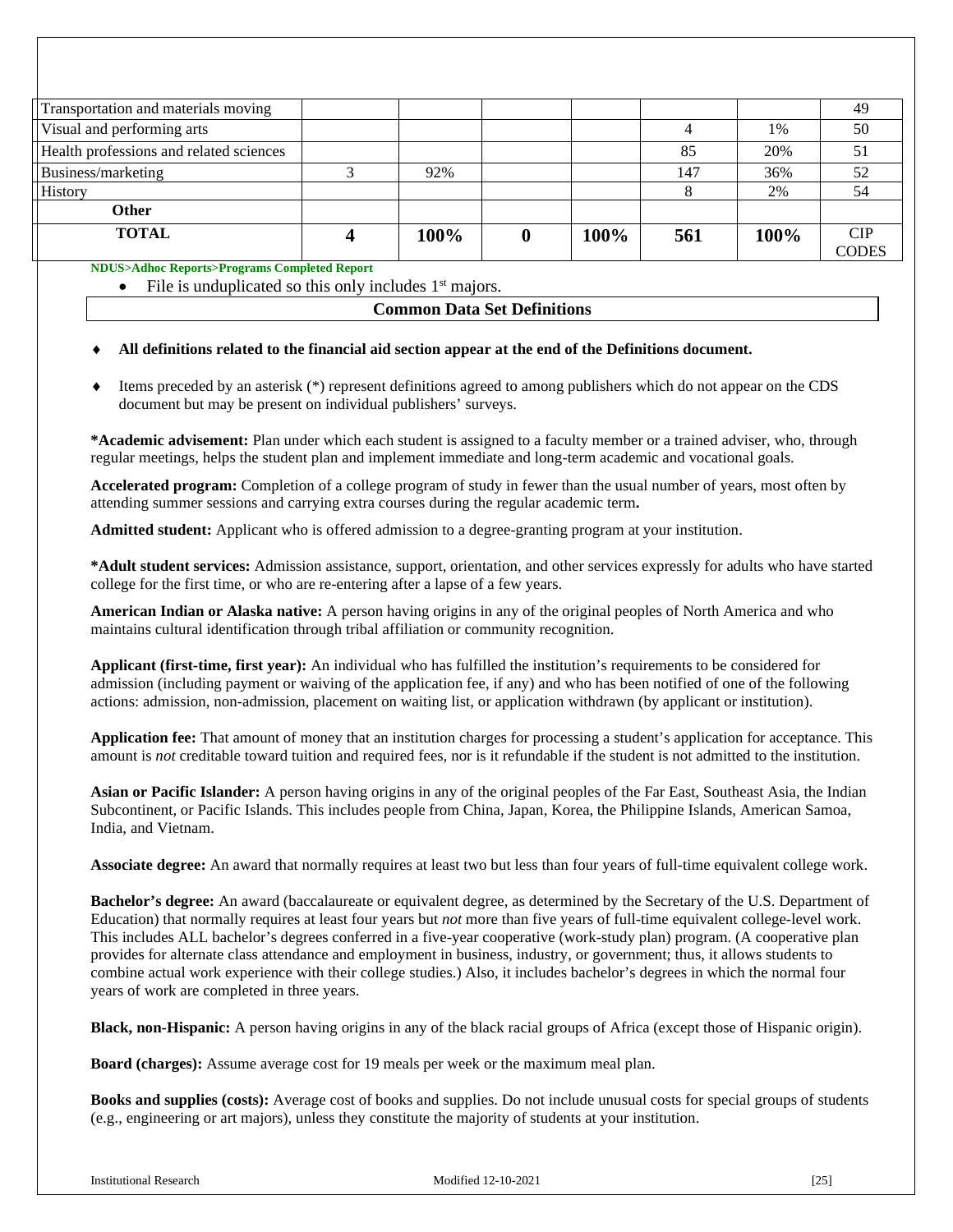**Calendar system:** The method by which an institution structures most of its courses for the academic year.

**Campus Ministry:** Religious student organizations (denominational or nondenominational) devoted to fostering religious life on college campuses. May also refer to Campus Crusade for Christ, an interdenominational Christian organization.

**\*Career and placement services:** A range of services, including (often) the following: coordination of visits of employers to campus; aptitude and vocational testing; interest inventories, personal counseling; help in resume writing, interviewing, launching the job search; listings for those students desiring employment and those seeking permanent positions; establishment of a permanent reference folder; career resource materials.

**Carnegie units:** One year of study or the equivalent in a secondary school subject.

#### **Certificate:** See **Postsecondary award, certificate, or diploma.**

**Class rank:** The relative numerical position of a student in his or her graduating class, calculated by the high school on the basis of grade-point average, whether weighted or unweighted.

**College-preparatory program:** Courses in academic subjects (English, history and social studies, foreign languages, mathematics, science, and the arts) that stress preparation for college or university study.

**Common Application:** The standard application form distributed by the National Association of Secondary School Principals for a large number of private colleges who are members of the Common Application Group.

**\*Community service program:** Referral center for students wishing to perform volunteer work in the community or participate in volunteer activities coordinated by academic departments.

**Commuter:** A student who lives off campus in housing that is not owned by, operated by, or affiliated with the college. This category includes students who commute from home and students who have moved to the area to attend college.

**Contact hour:** A unit of measure that represents an hour of scheduled instruction given to students. Also referred to as clock hour.

**Continuous basis (for program enrollment):** A calendar system classification that is used by institutions that enroll students at any time during the academic year. For example, a cosmetology school or a word processing school might allow students to enroll and begin studies at various times, with no requirement that classes begin on a certain date.

**Cooperative education program:** A program that provides for alternate class attendance and employment in business, industry, or government.

**Cooperative housing:** College-owned, -operated, or -affiliated housing in which students share room and board expenses and participate in household chores to reduce living expenses.

**\*Counseling service:** Activities designed to assist students in making plans and decisions related to their education, career, or personal development.

**Credit:** Recognition of attendance or performance in an instructional activity (course or program) that can be applied by a recipient toward the requirements for a degree, diploma, certificate, or other formal award.

**Credit course:** A course that, if successfully completed, can be applied toward the number of courses required for achieving a degree, diploma, certificate, or other formal award.

**Credit hour:** A unit of measure representing an hour (50 minutes) of instruction over a 15-week period in a semester or trimester system or a 10-week period in a quarter system. It is applied toward the total number of hours needed for completing the requirements of a degree, diploma, certificate, or other formal award.

**Cross-registration:** A system whereby students enrolled at one institution may take courses at another institution without having to apply to the second institution.

**Deferred admission:** The practice of permitting admitted students to postpone enrollment, usually for a period of one academic term or one year.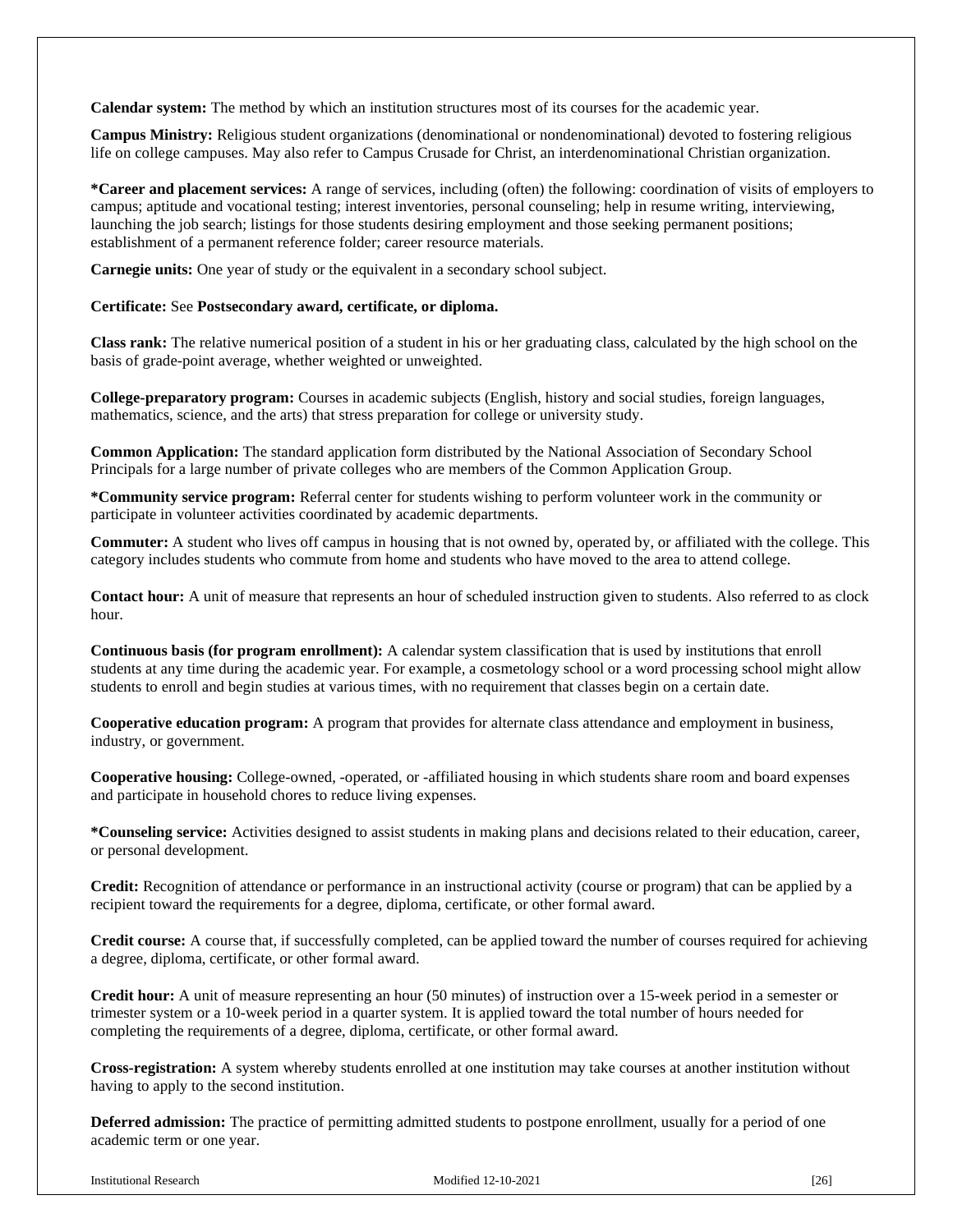**Degree:** An award conferred by a college, university, or other postsecondary education institution as official recognition for the successful completion of a program of studies.

**Degree-seeking students:** Students enrolled in courses for credit who are recognized by the institution as seeking a degree or formal award. At the undergraduate level, this is intended to include students enrolled in vocational or occupational programs.

**Differs by program (calendar system):** A calendar system classification that is used by institutions that have occupational/vocational programs of varying length. These schools may enroll students at specific times depending on the program desired. For example, a school might offer a two-month program in January, March, May, September, and November; and a three-month program in January, April, and October.

#### **Diploma:** See **Postsecondary award, certificate, or diploma.**

**Distance learning:** An option for earning course credit at off-campus locations via cable television, internet, satellite classes, videotapes, correspondence courses, or other means.

**Doctoral degree:** The highest award a student can earn for graduate study. The doctoral degree classification includes such degrees as Doctor of Education, Doctor of Juridical Science, Doctor of Public Health, and the Doctor of Philosophy degree in any field such as agronomy, food technology, education, engineering, public administration, ophthalmology, or radiology. For the Doctor of Public Health degree, the prior degree is generally earned in the closely related field of medicine or in sanitary engineering.

**Double major:** Program in which students may complete two undergraduate programs of study simultaneously.

**Dual enrollment:** A program through which high school students may enroll in college courses while still enrolled in high school. Students are not required to apply for admission to the college in order to participate.

**Early action plan:** An admission plan that allows students to apply and be notified of an admission decision well in advance of the regular notification dates. If admitted, the candidate is not committed to enroll; the student may reply to the offer under the college's regular reply policy.

**Early admission:** A policy under which students who have not completed high school are admitted and enroll full time in college, usually after completion of their junior year.

**Early decision plan:** A plan that permits students to apply and be notified of an admission decision (and financial aid offer if applicable) well in advance of the regular notification date. Applicants agree to accept an offer of admission and, if admitted, to withdraw their applications from other colleges. There are three possible decisions for early decision applicants: admitted, denied, or not admitted but forwarded for consideration with the regular applicant pool, without prejudice.

**English as a Second Language (ESL):** A course of study designed specifically for students whose native language is not English.

**Exchange student program-domestic:** Any arrangement between a student and a college that permits study for a semester or more at another college **in the United States** without extending the amount of time required for a degree. **See also Study abroad**.

**External degree program:** A program of study in which students earn credits toward a degree through independent study, college courses, proficiency examinations, and personal experience. External degree programs require minimal or no classroom attendance.

**Extracurricular activities (as admission factor):** Special consideration in the admissions process given for participation in both school and nonschool-related activities of interest to the college, such as clubs, hobbies, student government, athletics, performing arts, etc.

**First professional certificate (postdegree):** An award that requires completion of an organized program of study designed for persons who have completed the first professional degree. Examples could be refresher courses or additional units of study in a specialty or subspecialty.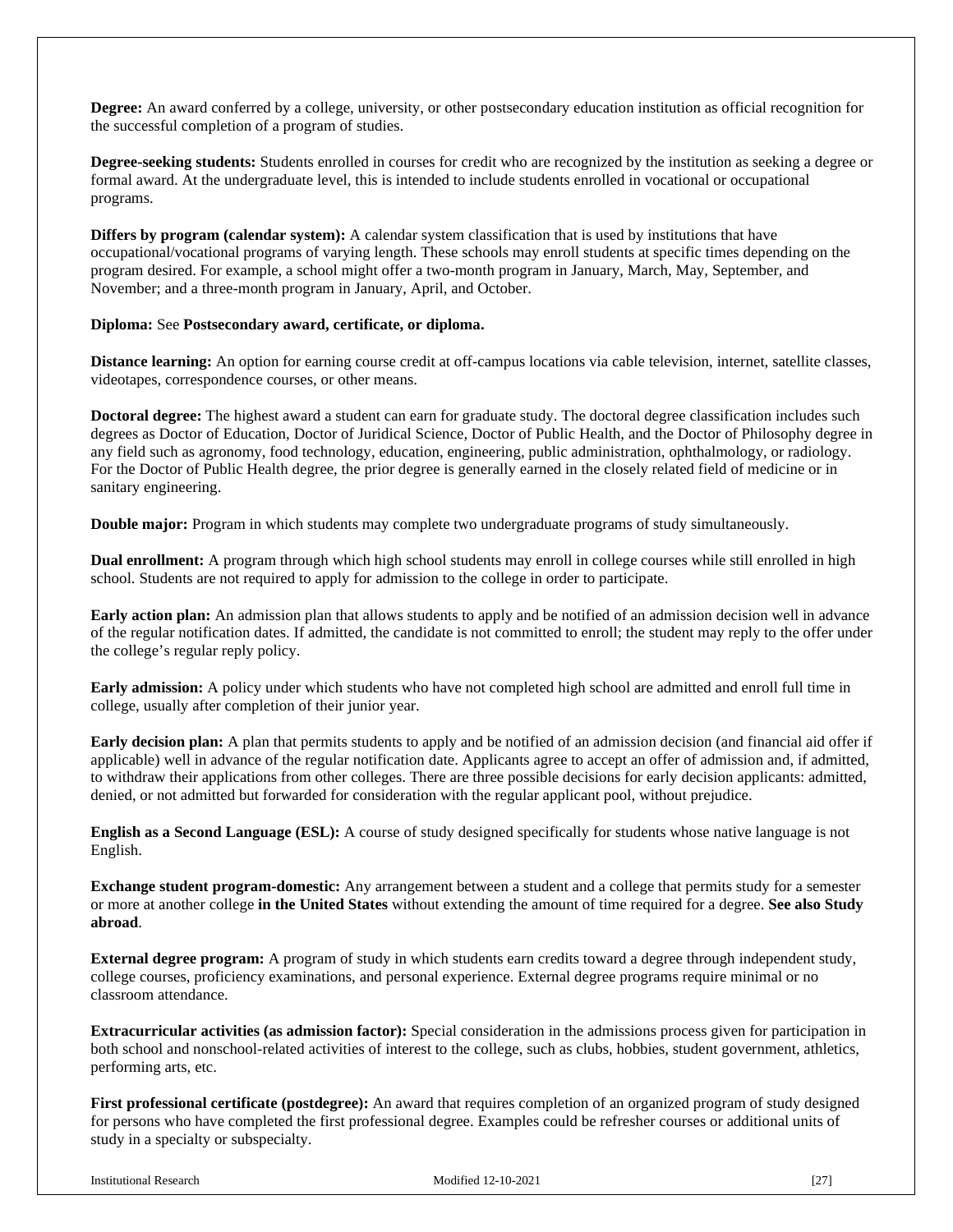**First professional degree:** An award in one of the following fields: Chiropractic (DC, DCM), dentistry (DDS, DMD), medicine (MD), optometry (OD), osteopathic medicine (DO), rabbinical and Talmudic studies (MHL, Rav), Pharmacy (BPharm, PharmD), podiatry (PodD, DP, DPM), veterinary medicine (DVM), law (LLB, JD), divinity/ministry (BD, MDiv).

**First-time student:** A student attending any institution for the first time at the level enrolled. Includes students enrolled in the fall term who attended a postsecondary institution for the first time at the same level in the prior summer term. Also includes students who entered with advanced standing (college credit earned before graduation from high school).

**First-time, first-year (freshman) student:** A student attending any institution for the first time at the undergraduate level. Includes students enrolled in the fall term who attended college for the first time in the prior summer term. Also includes students who entered with advanced standing (college credits earned before graduation from high school).

**First-year student:** A student who has completed less than the equivalent of 1 full year of undergraduate work; that is, less than 30 semester hours (in a 120-hour degree program) or less than 900 contact hours.

**Freshman:** A first-year undergraduate student.

**\*Freshman/new student orientation:** Orientation addressing the academic, social, emotional, and intellectual issues involved in beginning college. May be a few hours or a few days in length; at some colleges, there is a fee.

**Full-time student (undergraduate):** A student enrolled for 12 or more semester credits, 12 or more quarter credits, or 24 or more contact hours a week each term.

**Geographical residence (as admission factor):** Special consideration in the admission process given to students from a particular region, state, or country of residence.

**Grade-point average (academic high school GPA):** The sum of grade points a student has earned in secondary school divided by the number of courses taken. The most common system of assigning numbers to grades counts four points for an A, three points for a B, two points for a C, one point for a D, and no points for an E or F. Unweighted GPA's assign the same weight to each course. Weighting gives students additional points for their grades in advanced or honors courses.

**Graduate student:** A student who holds a bachelor's or first professional degree, or equivalent, and is taking courses at the post-baccalaureate level.

**\*Health services:** Free or low cost on-campus primary and preventive health care available to students.

**High school diploma or recognized equivalent:** A document certifying the successful completion of a prescribed secondary school program of studies, or the attainment of satisfactory scores on the Tests of General Educational Development (GED), or another state-specified examination.

**Hispanic:** A person of Mexican, Puerto Rican, Cuban, Central or South American, or other Spanish culture or origin, regardless of race.

**Honors program:** Any special program for very able students offering the opportunity for educational enrichment, independent study, acceleration, or some combination of these.

**Independent study:** Academic work chosen or designed by the student with the approval of the department concerned, under an instructor's supervision, and usually undertaken outside of the regular classroom structure.

**In-state tuition:** The tuition charged by institutions to those students who meet the state's or institution's residency requirements.

**International student:** See **Nonresident alien.**

**International student group:** Student groups that facilitate cultural dialogue, support a diverse campus, assist international students in acclimation and creating a social network.

**Internship:** Any short-term, supervised work experience usually related to a student's major field, for which the student earns academic credit. The work can be full- or part-time, on- or off-campus, paid or unpaid.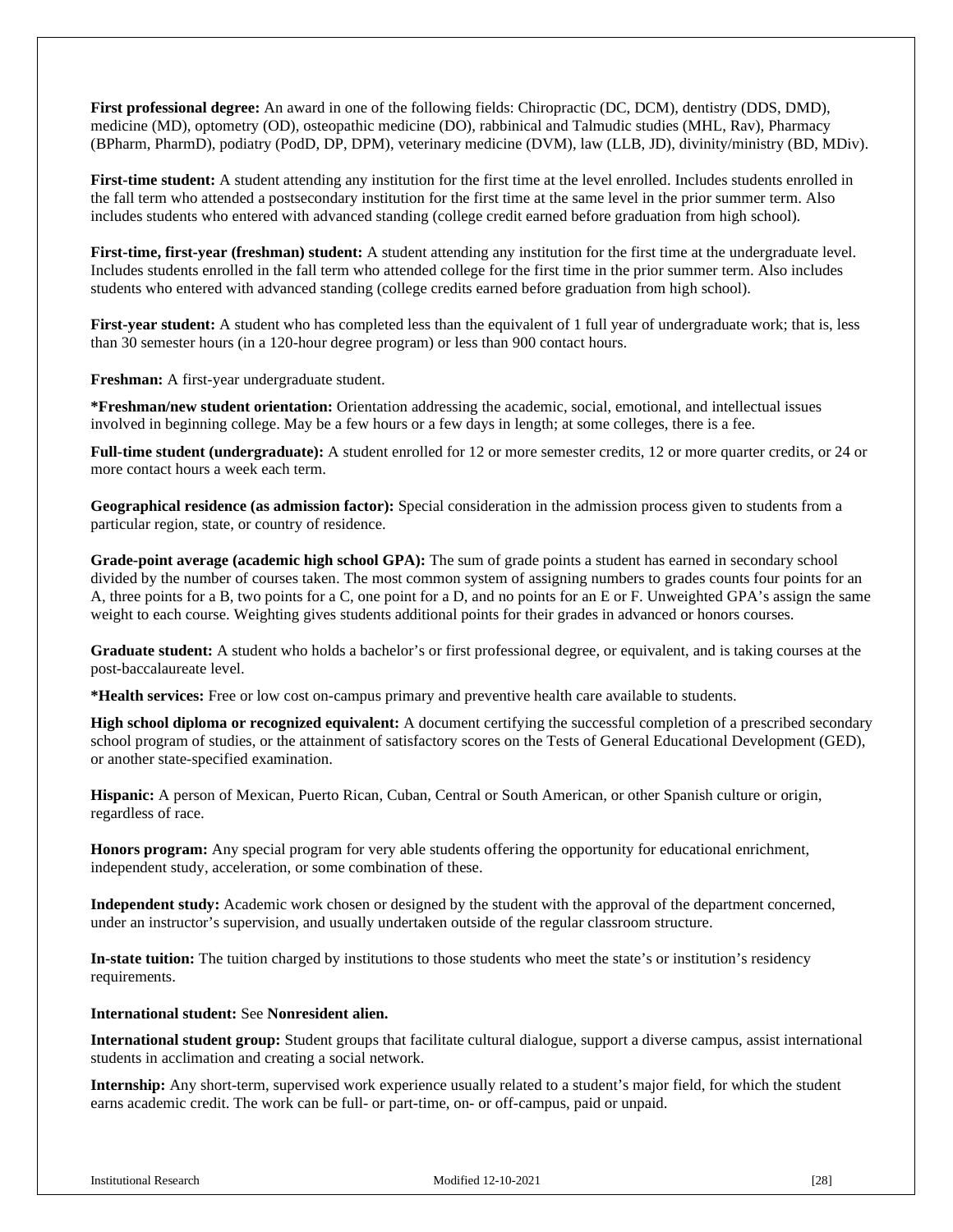**\*Learning center:** Center offering assistance through tutors, workshops, computer programs, or audiovisual equipment in reading, writing, math, and skills such as taking notes, managing time, taking tests.

**\*Legal services:** Free or low cost legal advice for a range of issues (personal and other).

**Liberal arts/career combination:** Program in which a student earns undergraduate degrees in two separate fields, one in a liberal arts major and the other in a professional or specialized major, whether on campus or through cross-registration.

**Master's degree:** An award that requires the successful completion of a program of study of at least the full-time equivalent of one but not more than two academic years of work beyond the bachelor's degree.

**Minority affiliation (as admission factor):** Special consideration in the admission process for members of designated racial/ethnic minority groups.

**\*Minority student center:** Center with programs, activities, and/or services intended to enhance the college experience of students of color.

**Model United Nations:** A simulation activity focusing on conflict resolution, globalization, and diplomacy. Assuming roles as foreign ambassadors and "delegates," students conduct research, engage in debate, draft resolutions, and may participate in a national Model UN conference.

**Nonresident alien:** A person who is not a citizen or national of the United States and who is in this country on a visa or temporary basis and does not have the right to remain indefinitely.

**\*On-campus day care:** Licensed day care for students' children (usually age 3 and up); usually for a fee.

**Open admission:** Admission policy under which virtually all secondary school graduates or students with GED equivalency diplomas are admitted without regard to academic record, test scores, or other qualifications.

**Other expenses (costs):** Include average costs for clothing, laundry, entertainment, medical (if not a required fee), and furnishings.

**Out-of-state tuition:** The tuition charged by institutions to those students who do not meet the institution's or state's residency requirements.

**Part-time student (undergraduate):** A student enrolled for fewer than 12 credits per semester or quarter, or fewer than 24 contact hours a week each term.

**\*Personal counseling**: One-on-one or group counseling with trained professionals for students who want to explore personal, educational, or vocational issues.

**Post-baccalaureate certificate:** An award that requires completion of an organized program of study requiring 18 credit hours beyond the bachelor's; designed for persons who have completed a baccalaureate degree but do not meet the requirements of academic degrees carrying the title of master.

**Post-master's certificate:** An award that requires completion of an organized program of study of 24 credit hours beyond the master's degree but does not meet the requirements of academic degrees at the doctoral level.

**Postsecondary award, certificate, or diploma:** Includes the following three IPEDS definitions for postsecondary awards, certificates, and diplomas of varying durations and credit/contact hour requirements—

*Less Than 1 Academic Year:* Requires completion of an organized program of study at the postsecondary level (below the baccalaureate degree) in less than 1 academic year (2 semesters or 3 quarters) or in less than 900 contact hours by a student enrolled full-time.

*At Least 1 But Less Than 2 Academic Years:* Requires completion of an organized program of study at the postsecondary level (below the baccalaureate degree) in at least 1 but less than 2 full-time equivalent academic years, or designed for completion in at least 30 but less than 60 credit hours, or in at least 900 but less than 1,800 contact hours.

*At Least 2 But Less Than 4 Academic Years:* Requires completion of an organized program of study at the postsecondary level (below the baccalaureate degree) in at least 2 but less than 4 full-time equivalent academic years, or designed for completion in at least 60 but less than 120 credit hours, or in at least 1,800 but less than 3,600 contact hours.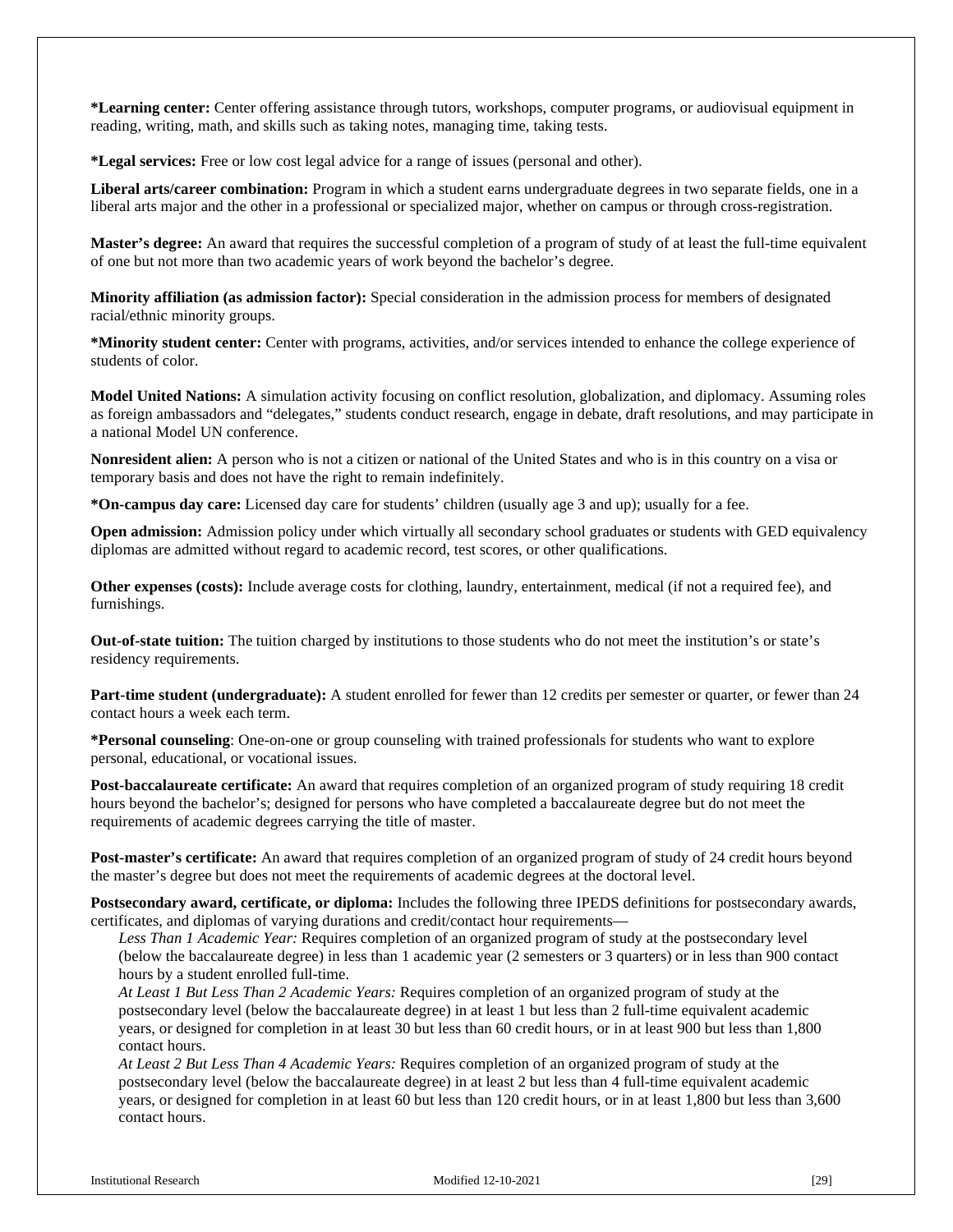**Private institution:** An educational institution controlled by a private individual(s) or by a nongovernmental agency, usually supported primarily by other than public funds, and operated by other than publicly elected or appointed officials.

**Private for-profit institution:** A private institution in which the individual(s) or agency in control receives compensation, other than wages, rent, or other expenses for the assumption of risk.

**Private nonprofit institution:** A private institution in which the individual(s) or agency in control receives no compensation, other than wages, rent, or other expenses for the assumption of risk. These include both independent nonprofit schools and those affiliated with a religious organization.

#### **Proprietary institution:** See **Private for-profit institution.**

**Public institution:** An educational institution whose programs and activities are operated by publicly elected or appointed school officials, and which is supported primarily by public funds.

**Quarter calendar system:** A calendar system in which the academic year consists of three sessions called quarters of about 12 weeks each. The range may be from 10 to 15 weeks. There may be an additional quarter in the summer.

**Race/ethnicity:** Category used to describe groups to which individuals belong, identify with, or belong in the eyes of the community. The categories do not denote scientific definitions of anthropological origins. A person may be counted in only one group.

**Race/ethnicity unknown:** Category used to classify students or employees whose race/ethnicity is not known and whom institutions are unable to place in one of the specified racial/ethnic categories.

**Religious affiliation/commitment (as admission factor):** Special consideration given in the admission process for affiliation with a certain church or faith/religion, commitment to a religious vocation, or observance of certain religious tenets/lifestyle.

**\*Religious counseling:** One-on-one or group counseling with trained professionals for students who want to explore religious problems or issues.

**\*Remedial services:** Instructional courses designed for students deficient in the general competencies necessary for a regular postsecondary curriculum and educational setting.

**Required fees:** Fixed sum charged to students for items not covered by tuition and required of such a large proportion of all students that the student who does NOT pay is the exception. Do not include application fees or optional fees such as lab fees or parking fees.

**Resident alien or other eligible non-citizen:** A person who is not a citizen or national of the United States and who has been admitted as a legal immigrant for the purpose of obtaining permanent resident alien status (and who holds either an alien registration card [Form I-551 or I-151], a Temporary Resident Card [Form I-688], or an Arrival-Departure Record [Form I-94] with a notation that conveys legal immigrant status, such as Section 207 Refugee, Section 208 Asylee, Conditional Entrant Parolee or Cuban-Haitian).

**Room and board (charges)—on campus:** Assume double occupancy in institutional housing and 19 meals per week (or maximum meal plan).

**Secondary school record (as admission factor):** Information maintained by the secondary school that may include such things as the student's high school transcript, class rank, GPA, and teacher and counselor recommendations.

**Semester calendar system:** A calendar system that consists of two semesters during the academic year with about 16 weeks for each semester of instruction. There may be an additional summer session.

**Student-designed major:** A program of study based on individual interests, designed with the assistance of an adviser.

**Study abroad:** Any arrangement by which a student completes part of the college program studying in another country. Can be at a campus abroad or through a cooperative agreement with some other U.S. college or an institution of another country.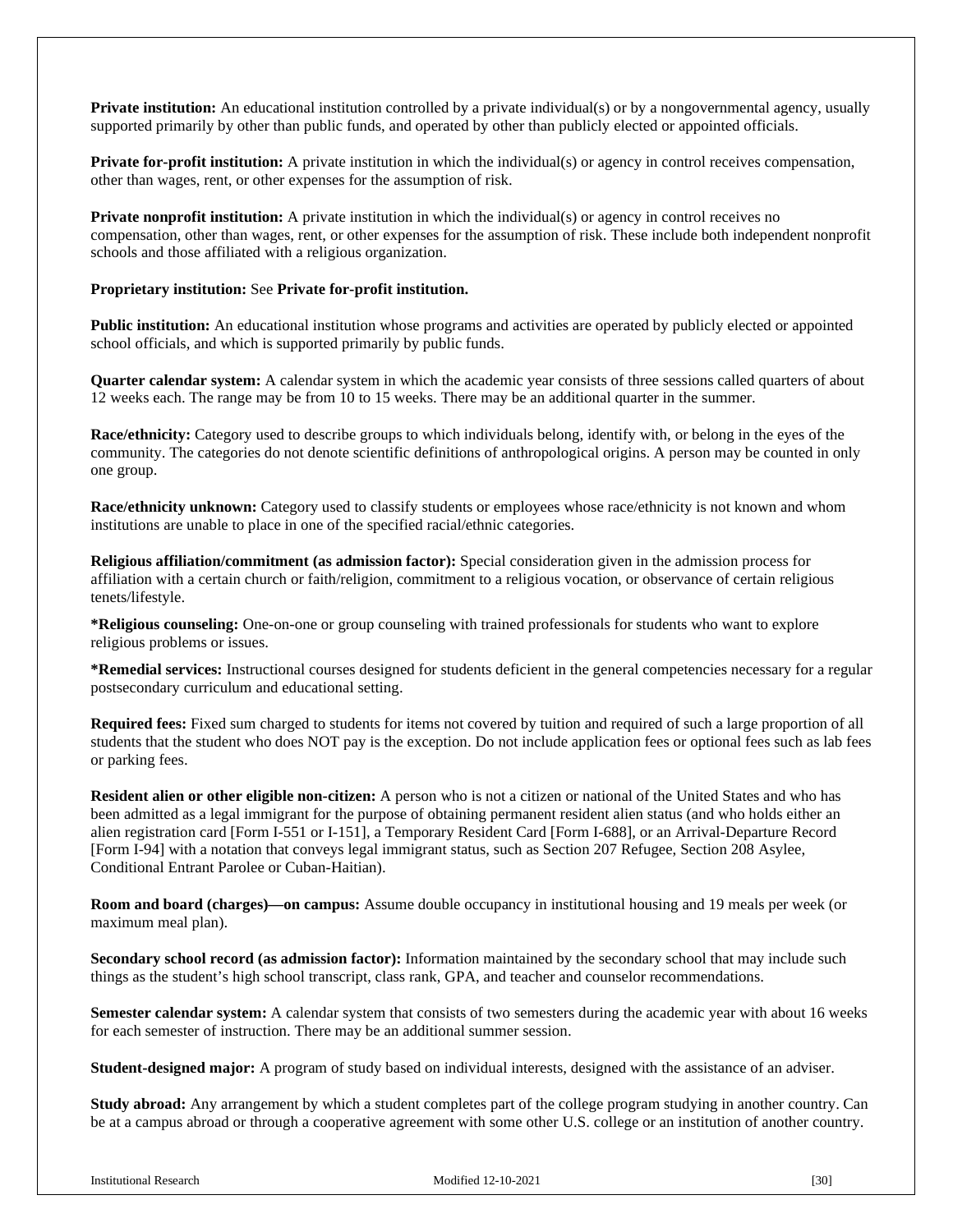**\*Summer session:** A summer session is shorter than a regular semester and not considered part of the academic year. It is not the third term of an institution operating on a trimester system or the fourth term of an institution operating on a quarter calendar system. The institution may have 2 or more sessions occurring in the summer months. Some schools, such as vocational and beauty schools, have year-round classes with no separate summer session.

**Talent/ability (as admission factor):** Special consideration given to students with demonstrated talent/abilities in areas of interest to the institution (e.g., sports, the arts, languages, etc.).

**Teacher certification program:** Program designed to prepare students to meet the requirements for certification as teachers in elementary, middle/junior high, and secondary schools.

**Transfer applicant:** An individual who has fulfilled the institution's requirements to be considered for admission (including payment or waiving of the application fee, if any) and who has previously attended another college or university and earned college-level credit.

**Transfer student:** A student entering the institution for the first time but known to have previously attended a postsecondary institution at the same level (e.g., undergraduate). The student may transfer with or without credit.

**Transportation (costs):** Assume two round trips to student's hometown per year for students in institutional housing or daily travel to and from your institution for commuter students.

**Trimester calendar system:** An academic year consisting of 3 terms of about 15 weeks each.

**Tuition:** Amount of money charged to students for instructional services. Tuition may be charged per term, per course, or per credit.

**\*Tutoring:** May range from one-on-one tutoring in specific subjects to tutoring in an area such as math, reading, or writing. Most tutors are college students; at some colleges, they are specially trained and certified.

**Unit:** a standard of measurement representing hours of academic instruction (e.g., semester credit, quarter credit, contact hour).

**Undergraduate:** A student enrolled in a four- or five-year bachelor's degree program, an associate degree program, or a vocational or technical program below the baccalaureate.

**\*Veteran's counseling:** Helps veterans and their dependents obtain benefits for their selected program and provides certifications to the Veteran's Administration. May also provide personal counseling on the transition from the military to a civilian life.

**\*Visually impaired:** Any person whose sight loss is not correctable and is sufficiently severe as to adversely affect educational performance.

**Volunteer work (as admission factor):** Special consideration given to students for activity done on a volunteer basis (e.g., tutoring, hospital care, working with the elderly or disabled) as a service to the community or the public in general.

Wait list: List of students who meet the admission requirements but will only be offered a place in the class if space becomes available.

**Weekend college:** A program that allows students to take a complete course of study and attend classes only on weekends.

**White, non-Hispanic:** A person having origins in any of the original peoples of Europe, North Africa, or the Middle East (except those of Hispanic origin).

**\*Women's center:** Center with programs, academic activities, and/or services intended to promote an understanding of the evolving roles of women.

**Work experience (as admission factor):** Special consideration given to students who have been employed prior to application, whether for relevance to major, demonstration of employment-related skills, or as explanation of student's academic and extracurricular record.

# **Financial Aid Definitions**